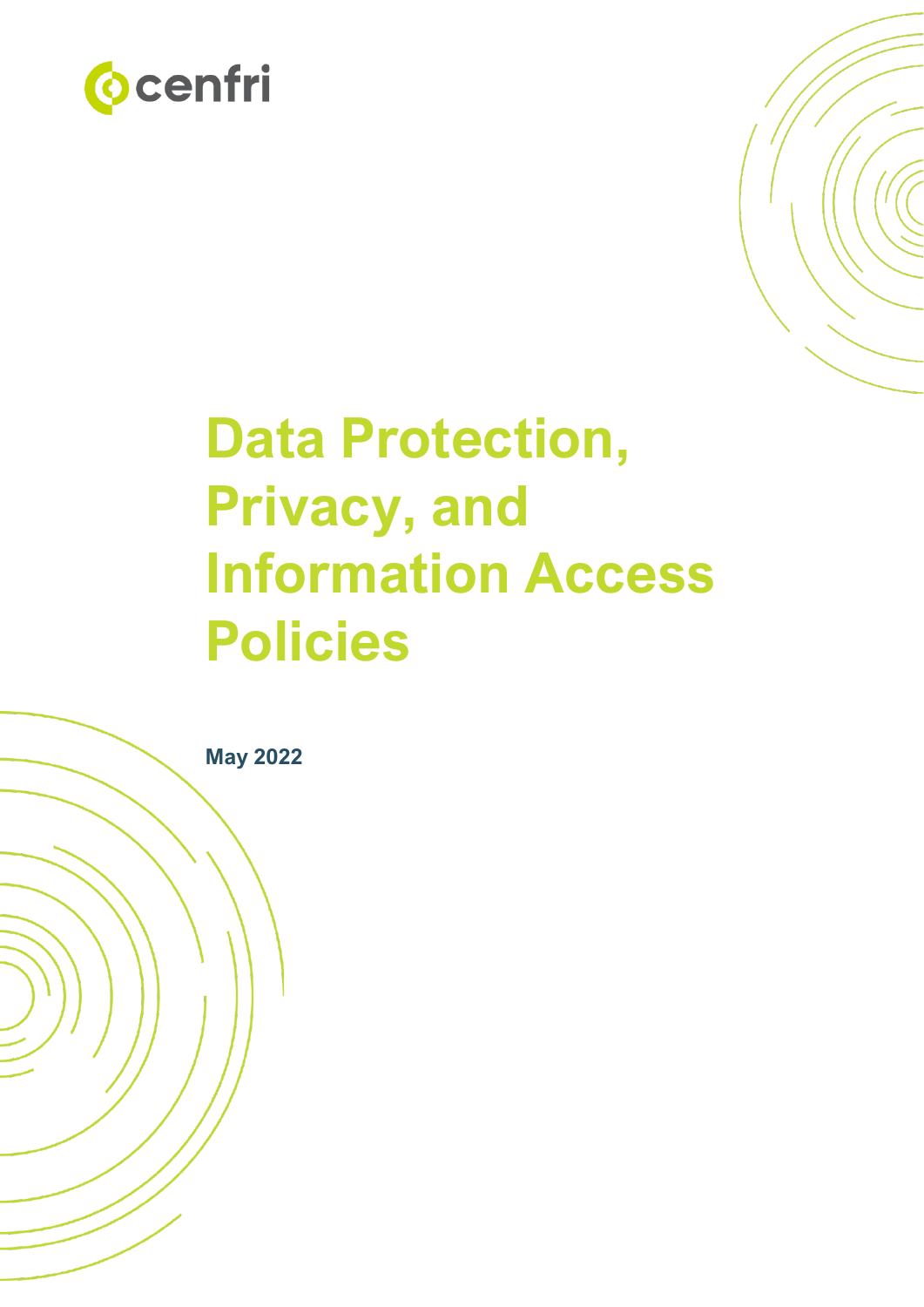## **Table of contents**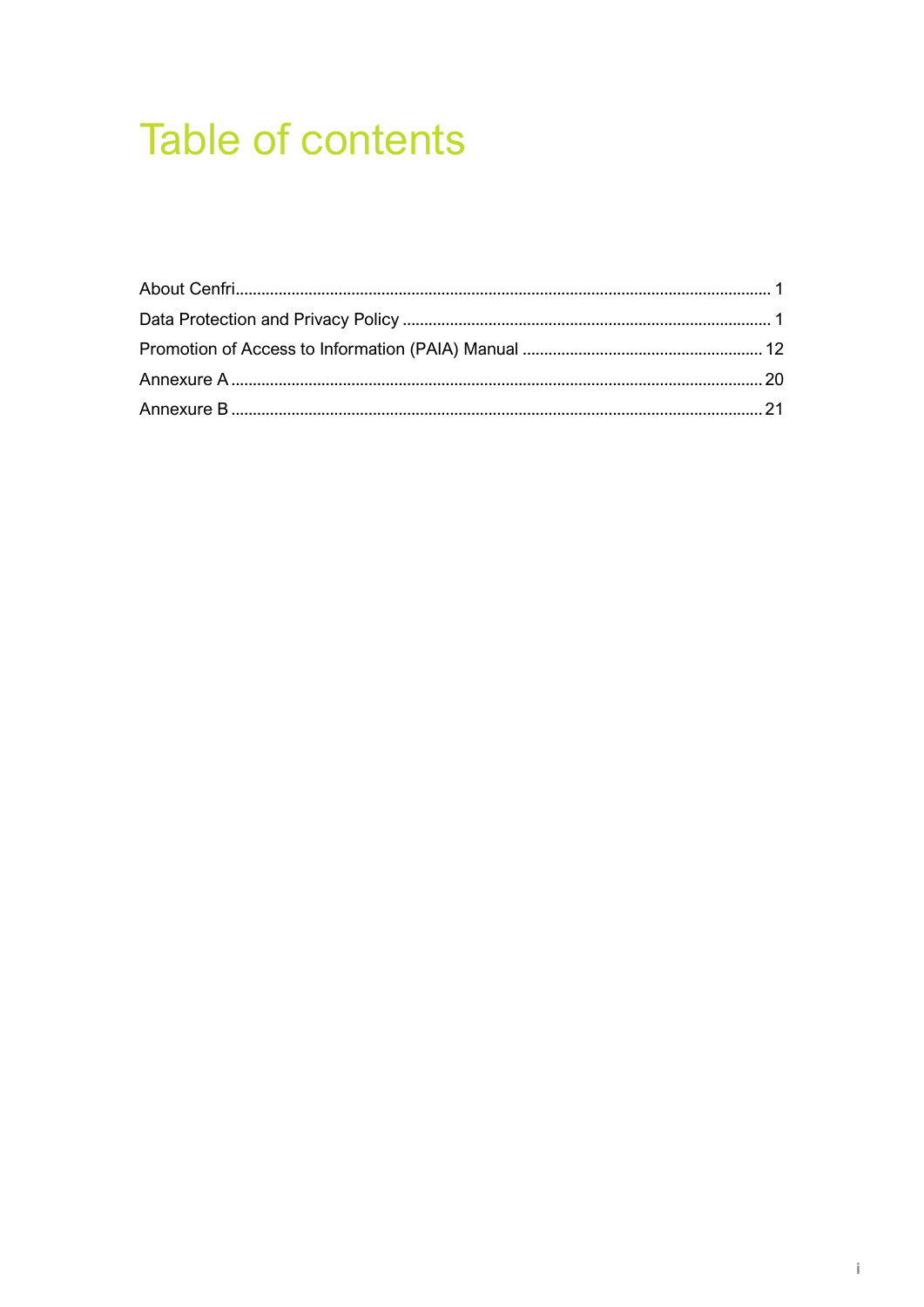## <span id="page-2-0"></span>About Cenfri

Cenfri is Africa's leading economic impact agency, seeking to change the way in which markets work to increase the benefits from growth and economic development for people in these markets.

We achieve our objectives through:

- Deep understanding of market systems through observation, analysis and engagement of the market and the market players.
- Articulating insights and recommendations to effect positive change in these markets and making them visible to stakeholders effectively.
- <span id="page-2-1"></span>• Engaging with stakeholders who are influential and positioned to effect marked changes

## Data Protection and Privacy Policy

## **1. Purpose of the policy**

The purpose of the policy is to:

- set the operational and governance framework according to which data is managed in Cenfri;
- fulfil the compliance requirements of POPIA;
- serve as a reference point to Cenfri employees and associates for all matters related to data management and security.

## **2. Policy statement**

- 2.1. During our activities, Cenfri will collect, store and process personal information and other confidential information about staff, customers, suppliers and other third parties, in electronic and other formats. We recognise the need to treat it in an appropriate and lawful manner, and we are committed to engaging with data appropriately.
- 2.2. We recognise that we operate globally, both in terms of the countries our work relates to and in terms of where our donors and stakeholders are domiciled, and we, therefore, need to take cognisance of international data protection standards and practices as they apply to the jurisdictions in which are active.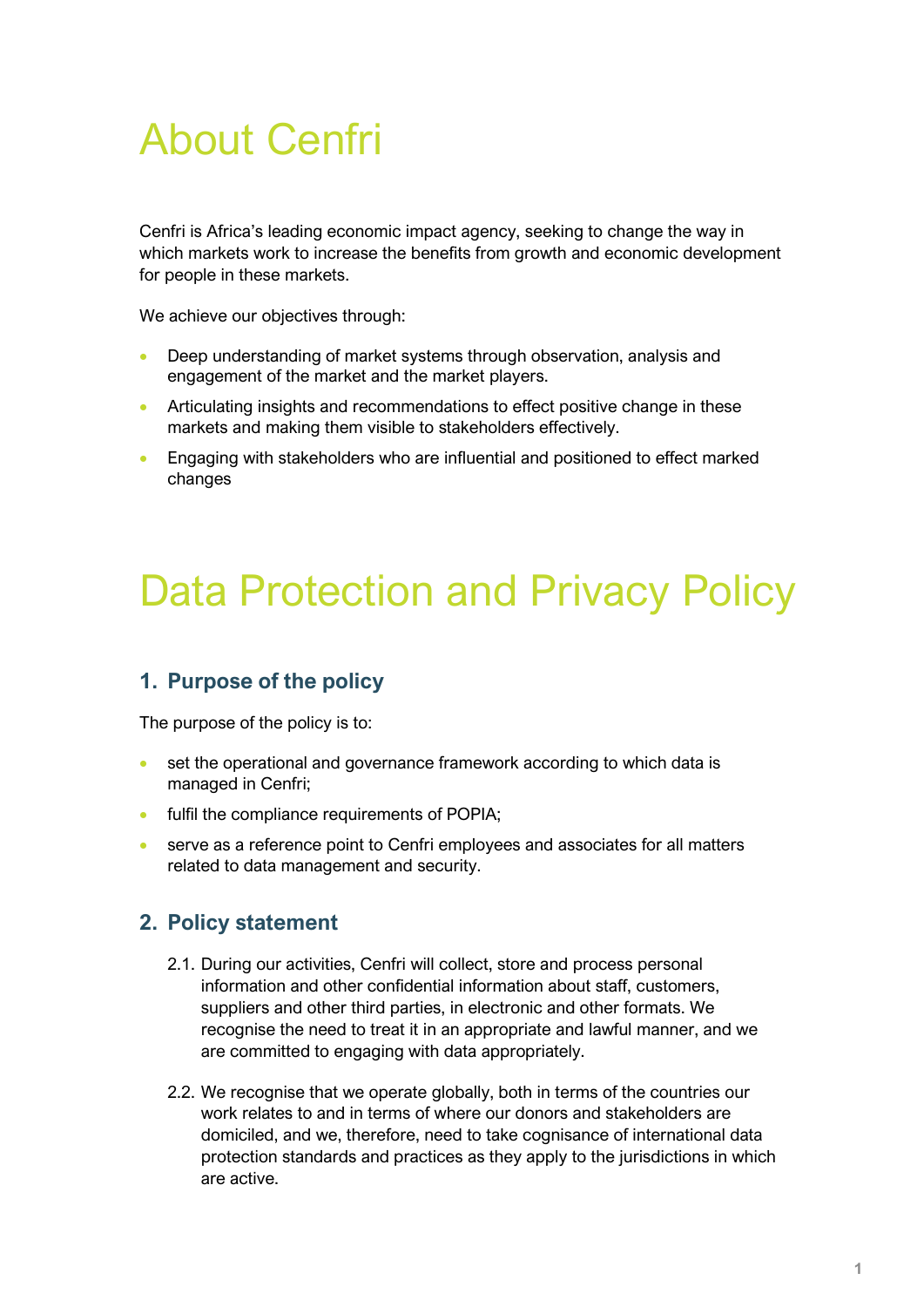- 2.3. We recognise that for the purposes of data management we are responsible both for the actions of Cenfri employees and associates we contract to process data on our behalf.
- 2.4. We commit to educating our staff about our data privacy and security, including the fact that breaches of this policy may result in disciplinary action.

## **3. Scope of data considered**

- 3.1. In considering the scope of data, the following categories were identified:
	- 3.1.1. In the course of performing our core business,
	- 3.1.2. We collect data on market systems and the role players in them, which can include data in the public domain or data collected through engagements with individuals representing themselves or those representing entities, including private enterprises, government agencies or other interested parties.
	- 3.1.3. We engage with stakeholders through having data about who they are and what their interests in the markets are.
	- 3.1.4. We may engage sub-contractors to perform data collection and processing activities on our behalf.
	- 3.1.5. We develop insights based on the review and analysis of data. These insights may be considered sensitive by the parties instrumental in supplying the underlying data.
	- 3.1.6. We collect user behaviour data from visitors to our website through cookies.
- 3.2. As a condition of **funding agreements** that we enter into, we may be required to report certain data to our funders in order for them to verify the efficacy or appropriateness of the application of the funds. This data may be subject to data protection considerations, either through legal agreements (e.g. contracts or non-disclosure agreements) or through legislation.
- 3.3. As part of operating as a business, we may be exposed to, and/or collect and/or process:
	- 3.3.1. Personal information about our employees and prospective employees;
	- 3.3.2. Data about service providers, including individuals and the entities they represent;
	- 3.3.3. Data about entities who contract us to do work on their behalf or provide us with grants to further our objectives;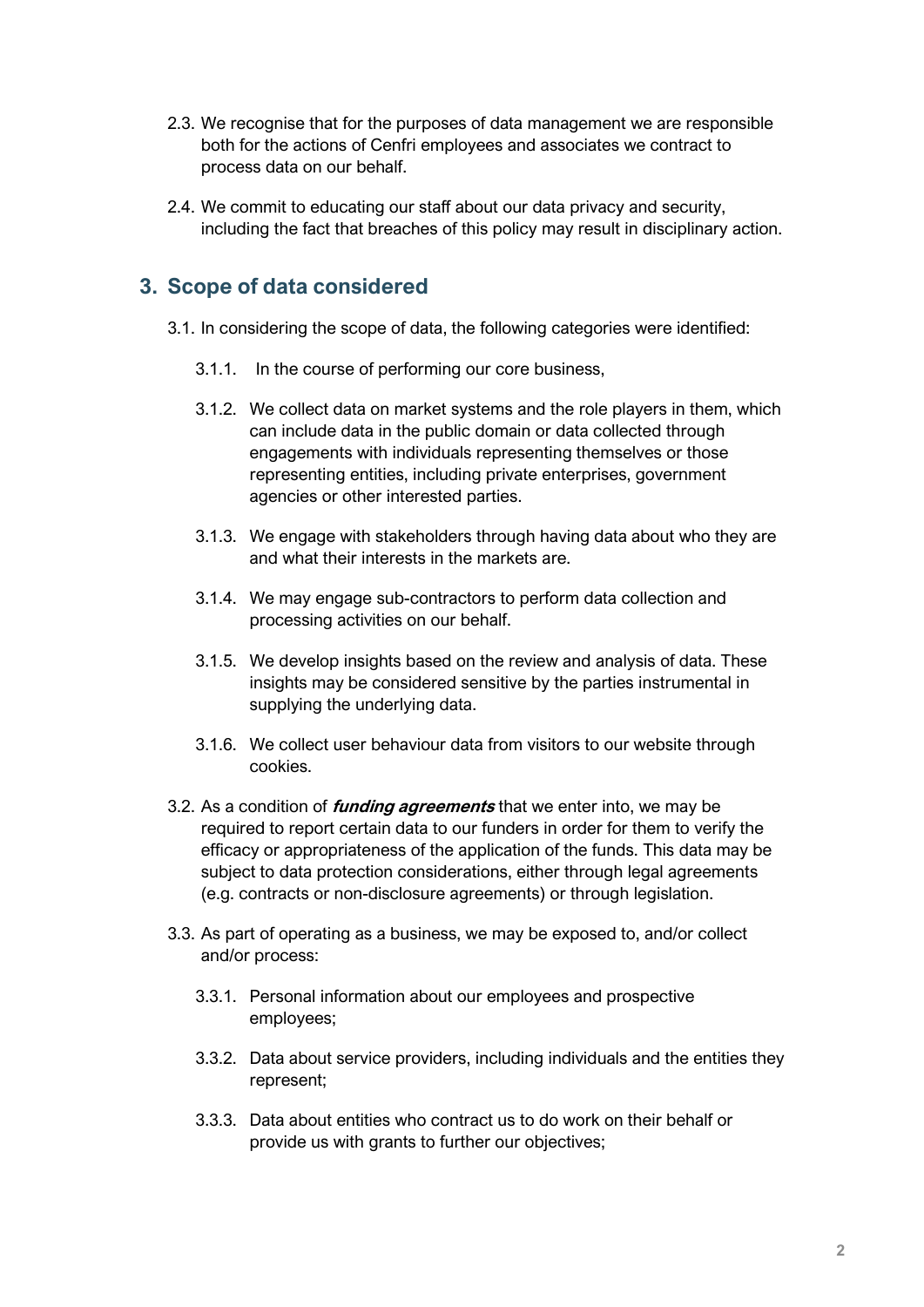3.3.4. Data about our own business which, if accessed by unauthorised persons, may lead to financial or compliance risk to Cenfri.

## **4. Data governance policy and roles**

The data governance framework defines the policies, roles and forums for data management at Cenfri. This section provides an overview of the policies and operating procedures that give effect to data management at Cenfri.

| <b>Document/Policy name</b>                                                          | <b>Description</b>                                                                                                                                                                                                                                                                           |
|--------------------------------------------------------------------------------------|----------------------------------------------------------------------------------------------------------------------------------------------------------------------------------------------------------------------------------------------------------------------------------------------|
| <b>Data Privacy and</b><br><b>Protection Policy (Dat001)</b>                         | Overarching policy covering Cenfri's stance on<br>data protection, including POPIA and other<br>confidential information                                                                                                                                                                     |
| <b>Security Compromises Policy</b><br>(Dat002)                                       | Policy describing how to deal with a confirmed or<br>suspected breach in data security                                                                                                                                                                                                       |
| <b>Policy on Record Retention</b><br>and Destruction (Dat003)                        | Policy describing the retention timeframes and<br>destruction rules for personal and confidential<br>information                                                                                                                                                                             |
| <b>Personal Information Sharing</b><br>Policy (Dat004)                               | Policy describing the process of dealing with a<br>request for personal information                                                                                                                                                                                                          |
| <b>Subject Access Request</b><br>Policy (Dat005)                                     | Relates to the process of considering, responding<br>to and dealing with a request by a data subject to<br>their data                                                                                                                                                                        |
| <b>Data Protection</b><br><b>Complaints Procedure</b><br>(Dat006)                    | Relates to the process of dealing with a complaint<br>that is brought against Cenfri regarding the<br>manner in which we deal with Personal Data                                                                                                                                             |
| <b>Employee Declaration</b>                                                          | Consent to the processing of Employee and<br>prospective employee PI                                                                                                                                                                                                                         |
| <b>Applicant consent form</b>                                                        | Consent to the processing of Prospective<br><b>Employee information</b>                                                                                                                                                                                                                      |
| <b>Security measures for</b><br>personal information captured<br>physically (Dat006) | Relates to how Cenfri secures personal and/or<br>confidential information that has been captured<br>physically and electronically                                                                                                                                                            |
| <b>Electronic communication</b><br>policy                                            | Policy describing Cenfri's approach to the<br>protection of personal information and privacy in<br>relation to electronic communication                                                                                                                                                      |
| <b>Website and Cookie policy</b>                                                     | Policy describing how and why Cenfri's website<br>processes personal information. Policy for the<br>Cenfri website which obtains consent from users<br>for cookies and explains what the cookies are<br>doing and why, and obtaining consent from users<br>to store cookies on their devices |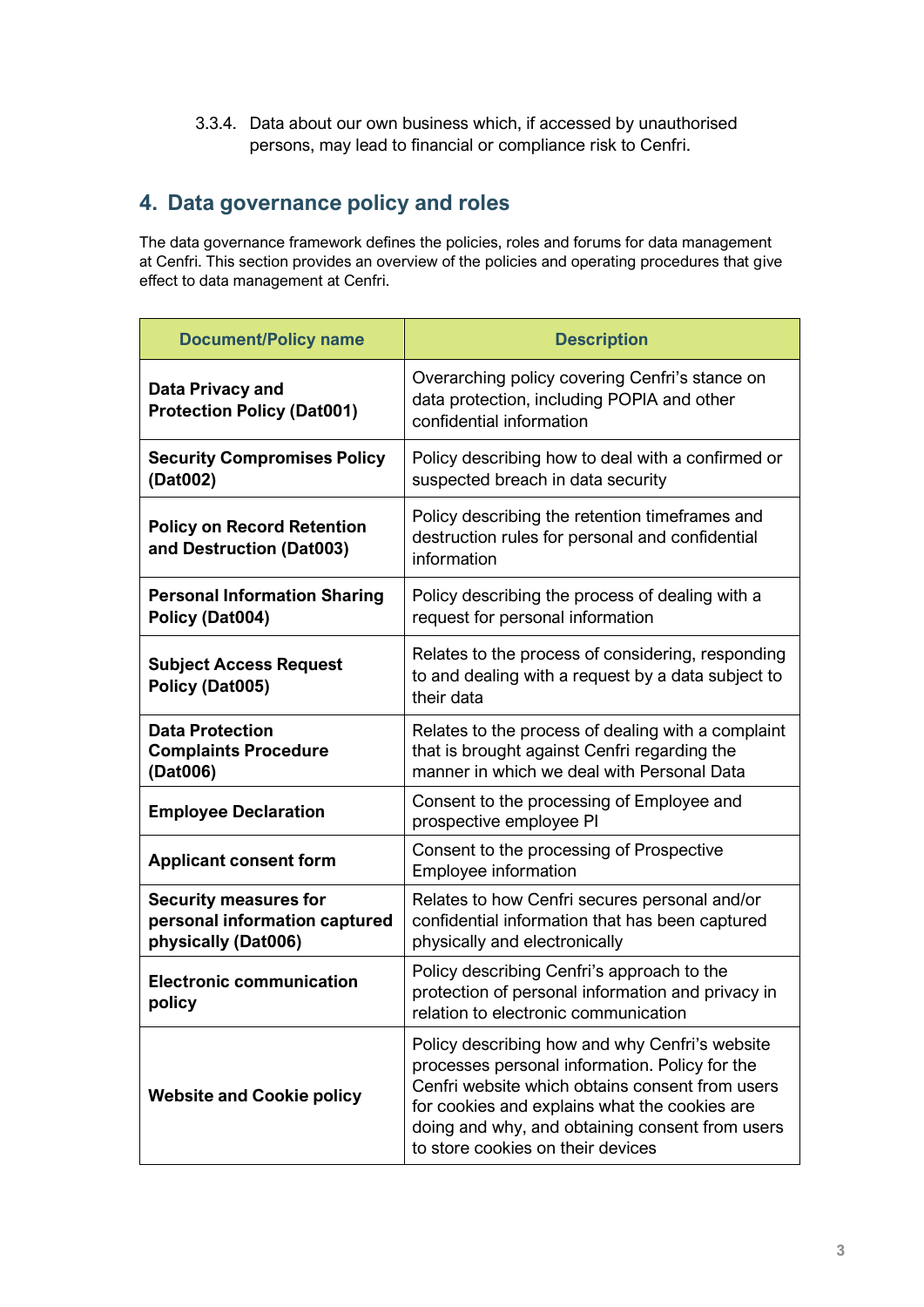These policies and operational procedures are implemented by the Data Manager at Cenfri. The roles and responsibilities of the Data Manager and Deputy Manager are outlined below. They can be contacted at [datamanager@cenfri.org.](mailto:datamanager@cenfri.org)

- 4.1. Data Manager
	- 4.1.1. Taking overall ownership of Cenfri's practical implementation of this policy and upholding of its commitment to international best practices in relation to data protection and privacy;
	- 4.1.2. Leading and overseeing the data management team;
	- 4.1.3. Liaising with the Deputy Data Manager regarding requests for information and complaints.
- 4.2. Deputy Data Manager (who will escalate to Data Manager where necessary)
	- 4.2.1. Receiving and dealing with data subjects' requests for information, correction or deletion;
	- 4.2.2. Receiving and dealing with data subjects' complaints;
	- 4.2.3. Receiving and dealing with staff members' questions relating to compliance with this policy.
- 4.3. Information Officer (POPIA)
	- 4.3.1. The data manager also acts as Cenfri's Information Officer in terms of section 56 of POPIA and has the ultimate responsibility of ensuring that Cenfri complies with the Act.
- 4.4. EU representative (GDPR)
	- 4.4.1. Article 27(1) of the GDPR requires that institutions processing personal information of data subjects in the EU without having an office or presence in the EU appoint an EU representative. Article 27(2) provides for an exception where "processing which is occasional, does not include, on a large scale, processing of special categories of data as referred to in Article 9(1) or processing of personal data relating to criminal convictions and offences referred to in Article 10, and is unlikely to result in a risk to the rights and freedoms of natural persons, taking into account the nature, context, scope and purposes of the processing".
	- 4.4.2. Cenfri's data management team is confident that Cenfri thus does not need to appoint an EU representative, given:
		- 4.4.2.1. The overwhelming majority of Cenfri's work and projects take place in developing markets (i.e. outside of the EU), with a strong focus on sub-Saharan Africa.
		- 4.4.2.2. The most likely engagement that Cenfri would have with data subjects in the EU would be with development partners, financial sector regulators, or financial sector stakeholders that are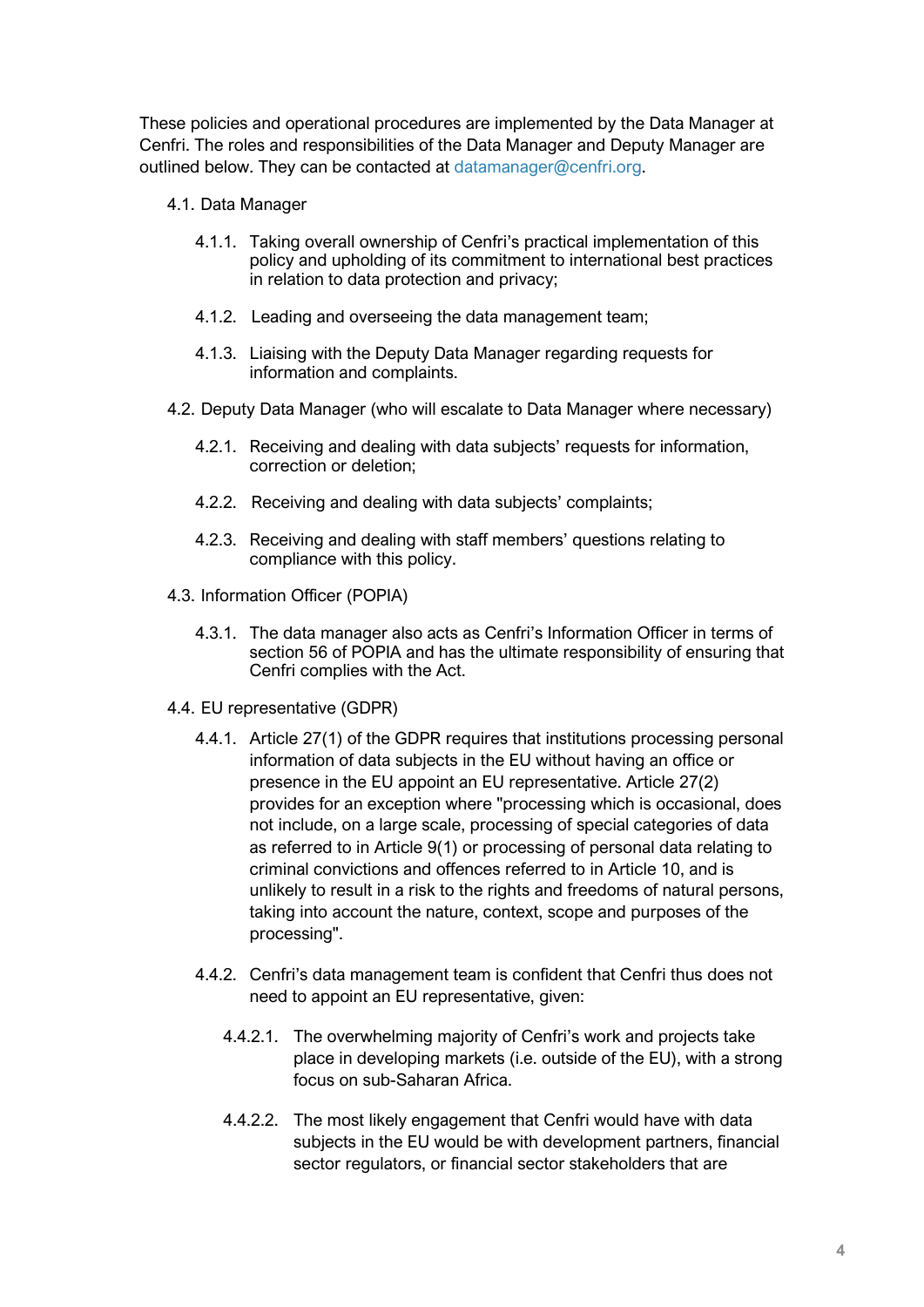businesses and not individuals, thus falling outside of the scope of the GDPR.

4.4.2.3. If Cenfri were to process the personal information of individuals in the EU, such processing would certainly be occasional and would not include the large-scale processing of special categories of data or criminal convictions and offences and would unlikely result in any risk to the rights and freedoms of individuals – thereby satisfying the exemption as provided by article 27.

## **5. Processing principles and conditions**

Cenfri commits to processing personal information in accordance with the following international best-practice principles and conditions for data protection and privacy: accountability, processing limitation, purpose specification and storage limitation, further processing limitation, information quality and accuracy, openness, security safeguards, and data subject participation.

- 5.1. Accountability
	- 5.1.1. Cenfri is committed to ensuring that its processing of personal information is done in accordance with international best practices, thus demonstrating compliance with the other principles and conditions set out in clauses 7.2 to 7.8.
	- 5.1.2. Cenfri has appointed a data management team, led by its Data Manager and Deputy Data Manager, who are responsible for encouraging and supporting Cenfri's upholding of international best practices regarding data protection and privacy, including adherence to the applicable laws and regulations, which include inter alia POPIA and the GDPR.
	- 5.1.3. The data management team is further responsible for the drafting and maintenance (i.e. updating) of this data protection and privacy policy document, as well as conducting training and ensuring awareness by employees of this policy and Cenfri's commitments under it.
- 5.2. Processing limitation
	- 5.2.1. Cenfri will process personal information lawfully and reasonably, adhering to the concept of minimisation, thus the processing will be adequate, relevant, and not excessive, given the purpose for which it is processed.
	- 5.2.2. Where possible, Cenfri will obtain voluntary, informed and specific consent directly from data subjects before collecting their personal information.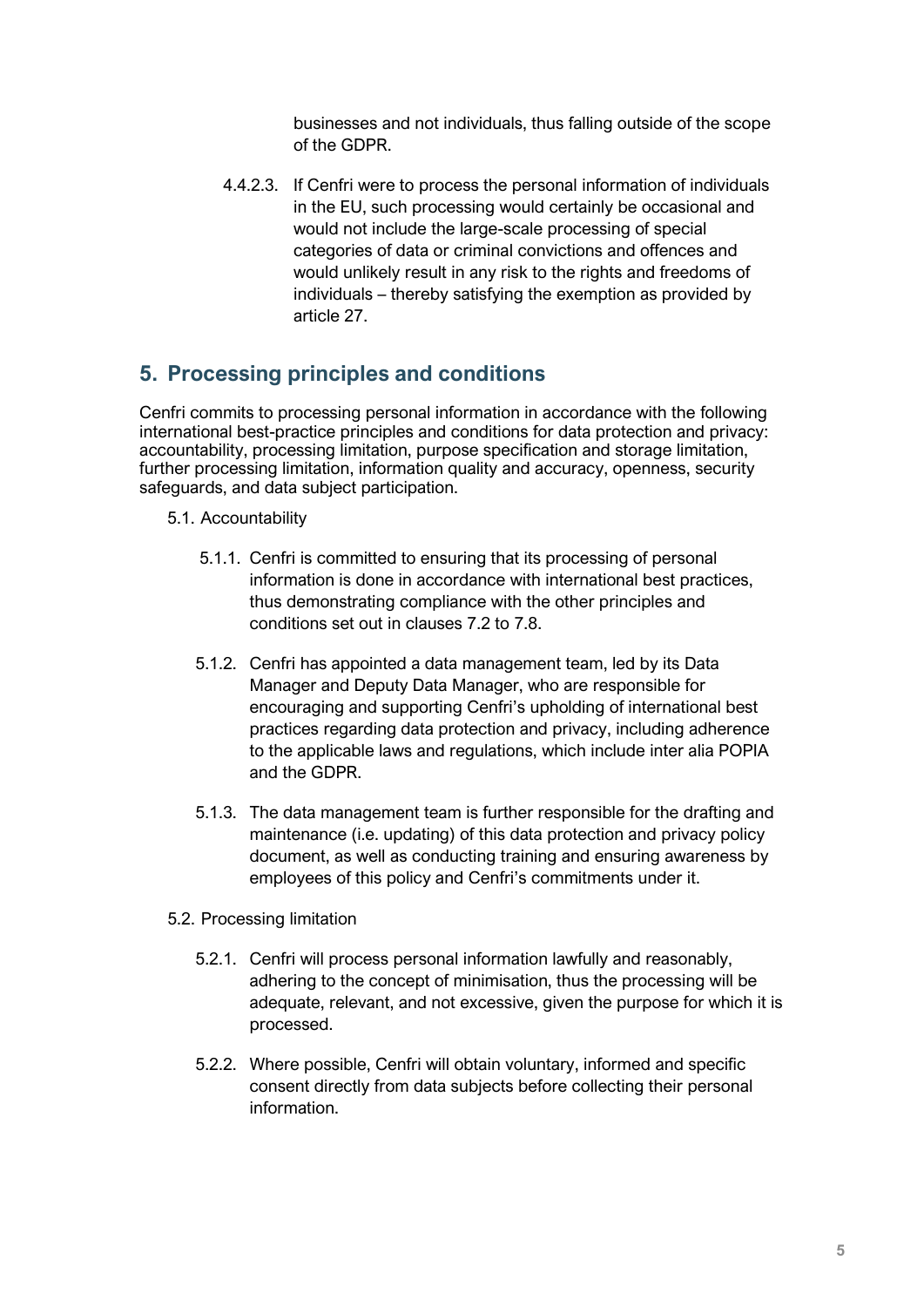- 5.2.3. A data subject may withdraw their consent to have their personal information processed at any time, and such withdrawal of consent will be noted and acted upon.
- 5.3. Purpose specification and storage limitation
	- 5.3.1. Personal information will only be processed for specific, explicitly defined, and legitimate reasons relating to the functions or activities of Cenfri.
	- 5.3.2. Personal information will only be collected to the extent that it is required for the specific purpose notified to the data subject. Any personal information that is not necessary for that purpose will not be collected in the first place.
	- 5.3.3. Records of personal information will only be kept for as long as necessary for achieving the purpose for which the information was collected or subsequently processed, except for specific legal or contractual requirements.
	- 5.3.4. Personal information will therefore be destroyed or deleted in a manner that prevents its reconstruction in an intelligible form or be deidentified as soon as reasonably practicable after Cenfri is no longer authorised to retain the record.
- 5.4. Further processing limitation
	- 5.4.1. Further processing of personal information will be compatible with the purpose of collection unless the data subject has consented to such further processing.
	- 5.4.2. Where personal information is transferred to a third party for further processing, the further processing will be compatible with the purpose for which it was initially collected.
- 5.5. Information quality and accuracy
	- 5.5.1. Cenfri will take reasonably practicable steps to ensure that personal information is complete, accurate, not misleading and updated where necessary in light of the purpose for which such information is collected.
	- 5.5.2. Inaccurate or out-of-date information will be destroyed.
	- 5.5.3. The data management team will put procedures in place to verify that records containing personal information remain relevant, accurate and up to date.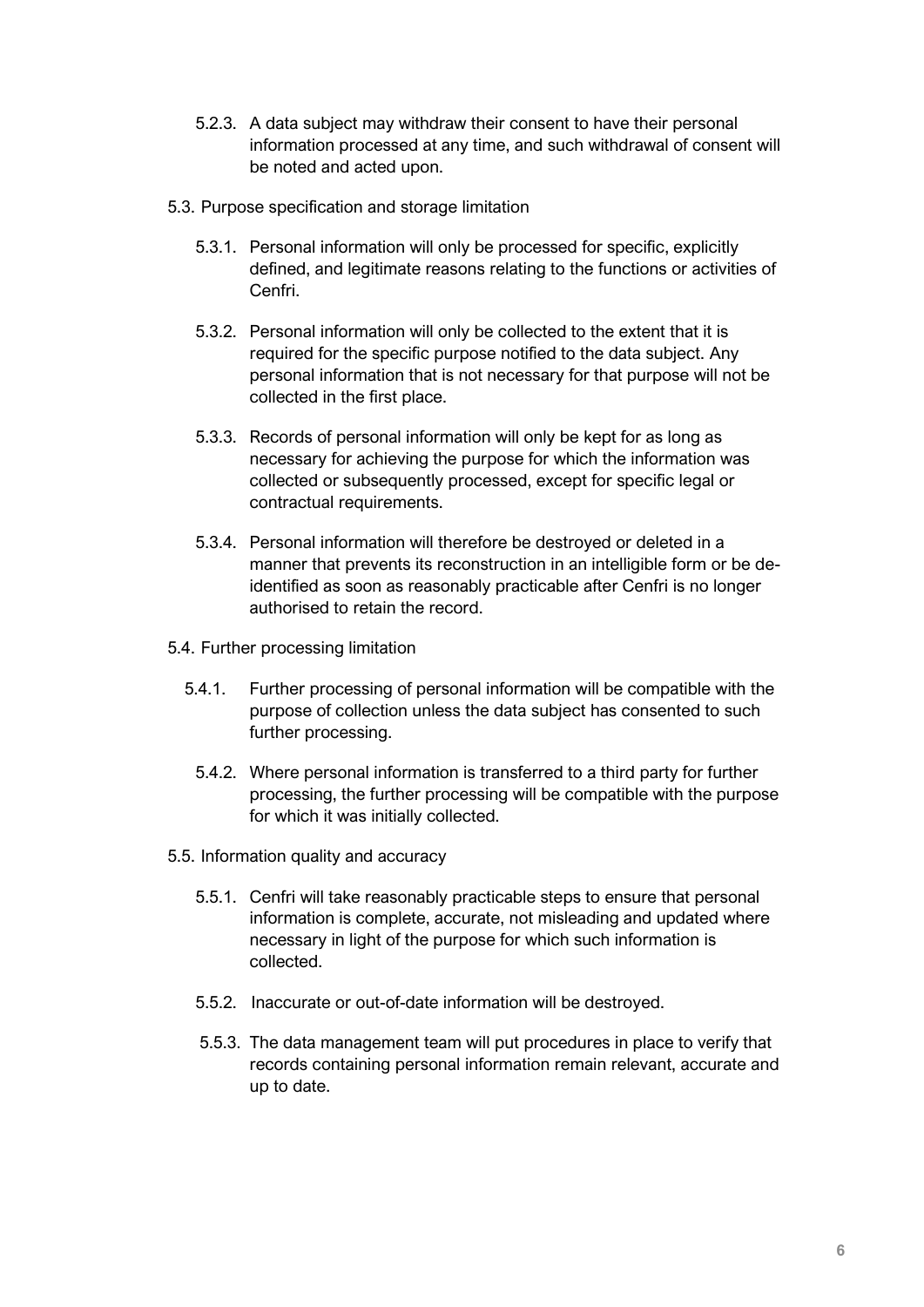#### 5.6. Openness

Cenfri will take reasonably practicable steps to ensure that the data subject is aware of:

- 5.6.1. the information being collected and, where the information is not collected from the data subject, the source from which it is collected;
- 5.6.2. Cenfri's name and contact information;
- 5.6.3. the purpose for which the information is being collected;
- 5.6.4. whether or not the supply of the information by that data subject is voluntary or mandatory;
- 5.6.5. the consequences of failure to provide the information;
- 5.6.6. the existence of the right of access to and the right to rectify the information collected;
- 5.6.7. the existence of the right to object to the processing of personal information; and the right to lodge a complaint to the data protection authority and the contact details of the authority.
- 5.7. Security safeguard
	- 5.7.1. access, interference, modification, destruction, or disclosure and will conduct regular risk assessments to identify and manage all reasonably foreseeable internal and external risks to personal information under its control.
	- 5.7.2. Cenfri has implemented through its outsourced IT service provider a data security and access management system to ensure the integrity of personal and confidential information under its control.
	- 5.7.3. Third parties further processing personal information collected by Cenfri (such as psychometric assessment centres, document management warehouses, and external consultants) will not process personal information on behalf of Cenfri without prior authorisation, and there will be a written contract in place between Cenfri and the third party, which requires the third party to maintain the confidentiality, integrity and security measures of personal information processed on behalf of Cenfri.
	- 5.7.4. In the event that personal information has been compromised, or if there is a reasonable belief that a compromise has occurred, Cenfri (or a third-party processing personal information on its behalf) will comply with the Dat002 Security Compromises policy.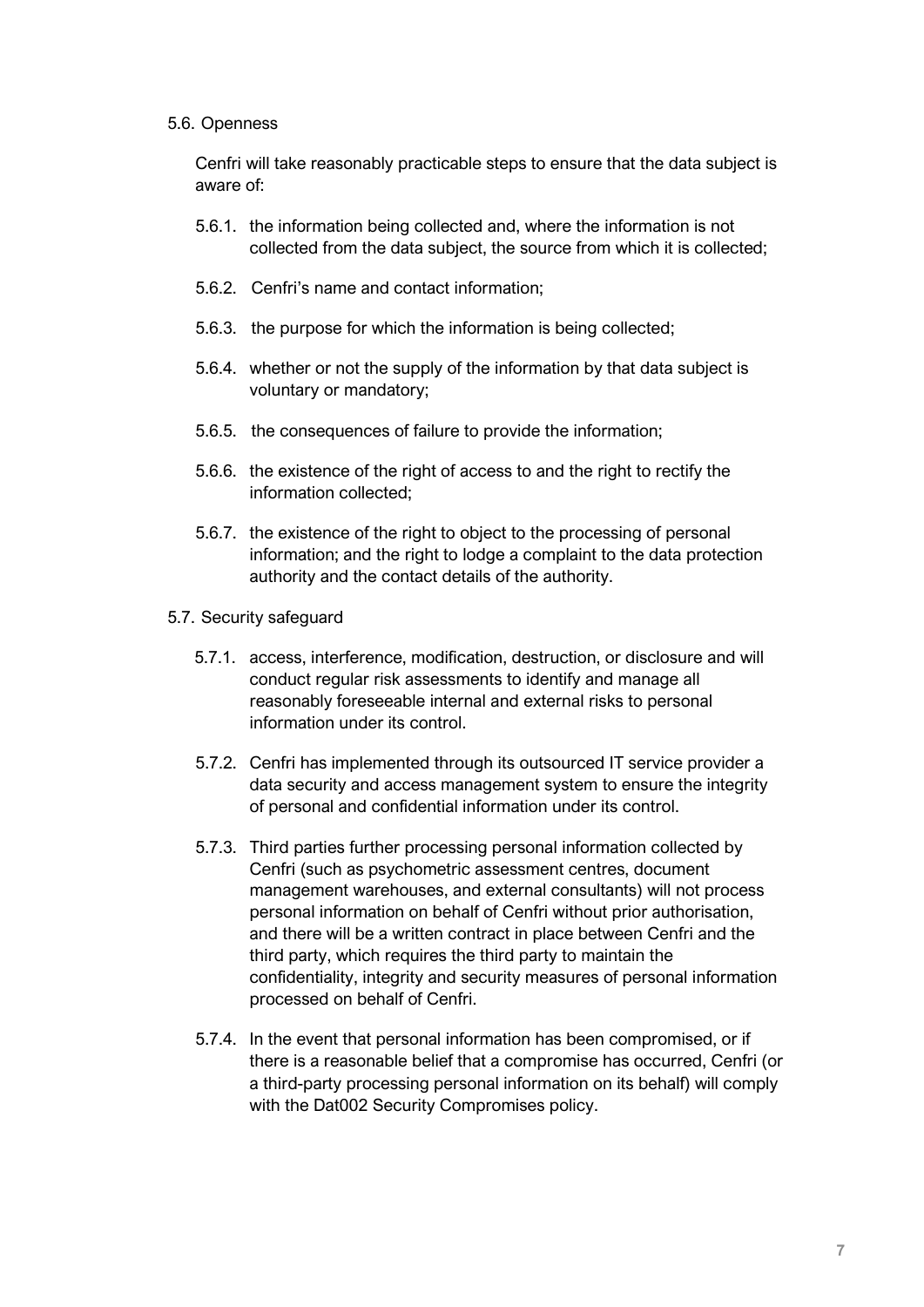- 5.8. Data subject participation
	- 5.8.1. Cenfri recognises that a data subject has the right to request Cenfri to confirm, free of charge, whether it holds personal information about the data subject and to request Cenfri to provide a record or a description of the personal information held, including information about the identity or categories of third parties who have, or have had, access to the information at a prescribed fee.
	- 5.8.2. A data subject may request Cenfri's data management team to correct or delete personal information relating to the data subject in its possession or under its control that is inaccurate, irrelevant, excessive, misleading, or obtained unlawfully.

## **6. Data processing required by law and/or regulation**

- 6.1. Cenfri commits to processing personal information fairly, lawfully and without adversely affecting the rights of the data subject.
- 6.2. To ensure fair and lawful processing, Cenfri commits to obtaining the consent of the data subject where the processing is not strictly necessary for Cenfri's legitimate interests.
- 6.3. Personal information about users may be processed for legal, personnel, administrative and management purposes and to enable Cenfri to meet its legal obligations as an employer, for example, to pay users, monitor their performance, and confer benefits in connection with their employment. Examples of when special personal information of users is likely to be processed are set out below:
	- 6.3.1. information about an employee's physical or mental health or condition in order to monitor sick leave and take decisions as to the employee's fitness for work;
	- 6.3.2. the employee's racial or ethnic origin or religious or similar information in order to monitor compliance with employment equity legislation; and in order to comply with legal requirements and obligations to third parties.
	- 6.3.3. Personal information about customers, suppliers and other third parties may be
	- 6.3.4. processed for legal, administrative and management purposes and to enable Cenfri to meet its legal obligations as determined by agreement.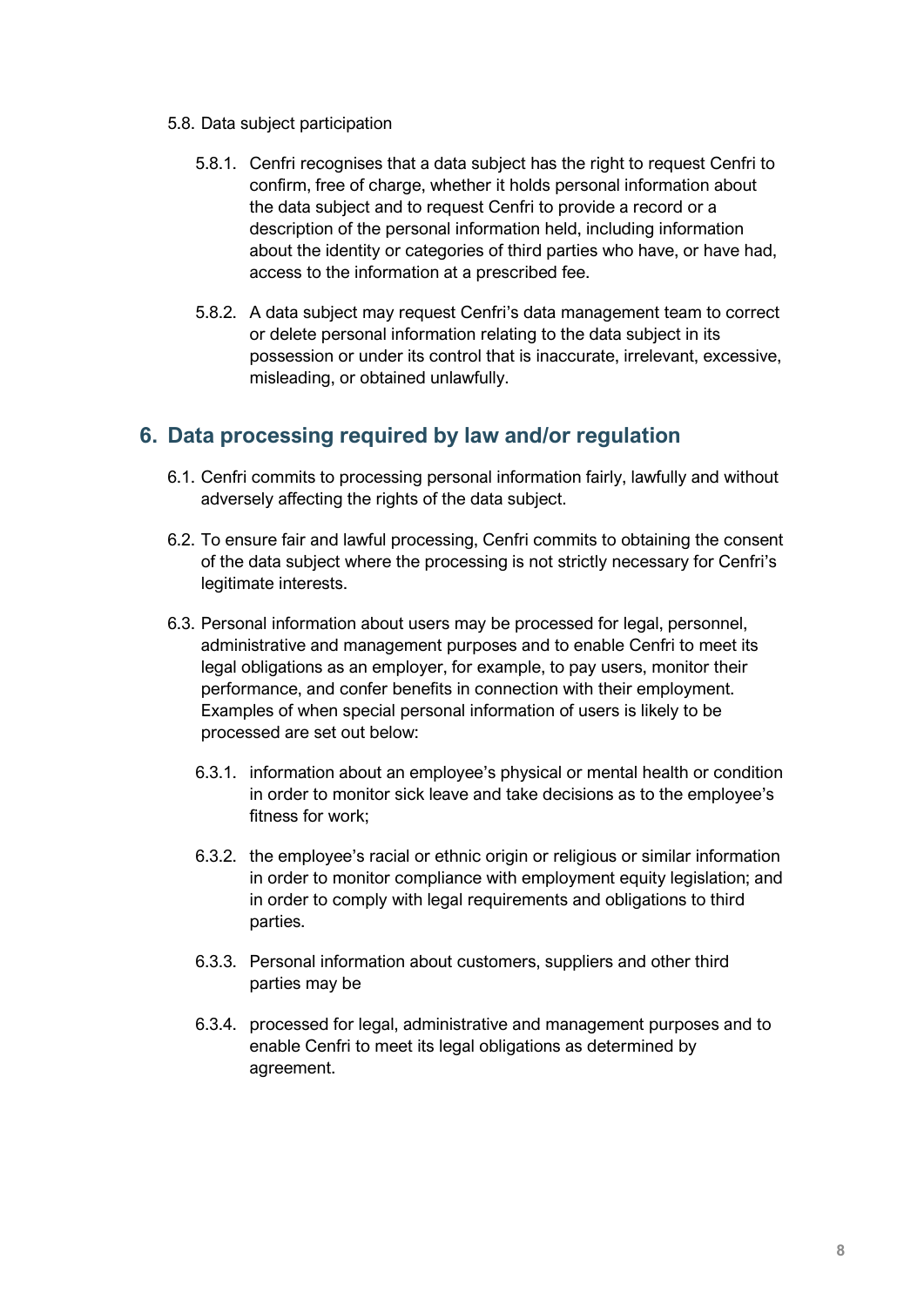## **7. Cenfri's legitimate interests**

- 7.1. As a not-for-profit economic impact agency, Cenfri's objective is to effect positive societal change through the work we do. It is within this context that we consider Legitimate Interest as a lawful basis for processing data.
- 7.2. Cenfri's work is usually funded by entities that have social impact rather than commercial objectives. In the assessment of the quality and impact of our work, we need to report certain data to our funders for them to verify the efficacy or appropriateness of the application of their funds. We will always make the terms of engagement with data subjects conditional on this requirement.
- 7.3. We will share updates and publications with data subjects in our database if we believe that they will be of value to that data subject in the context of the existing relationship between Cenfri and that data subject. They may opt-out at any time.
- 7.4. We will deliberately and intentionally consider whether the electronic introduction of data subjects in our network would be beneficial to both parties and may share the business email addresses of these data subjects to link them with each other. A part of our core business is to build and develop a network of stakeholders who play a supporting role in ensuring the sustainability of the positive change in the markets in which we work.
- 7.5. We will invite data subjects in our database to events (whether in person or online) if we think that they will benefit from it.
- 7.6. Our Legitimate Interests will never override the interests or fundamental rights of data subjects.

## **8. Sharing information with third parties**

In addition to the legitimate interest considerations stated in section 9 above, users should be extremely cautious in responding to enquiries by third parties which would lead to the disclosure of personal or confidential information:

- 8.1. Users will request that the third party puts their request in writing so the third party's identity and entitlement to the information may be verified.
- 8.2. Users will refer the request to the data management team.
- 8.3. The data management team will consider the request and obtain consent from the data subject before disclosing any information.
- 8.4. Where providing information to a third party, users will do so in accordance with the processing principles and conditions.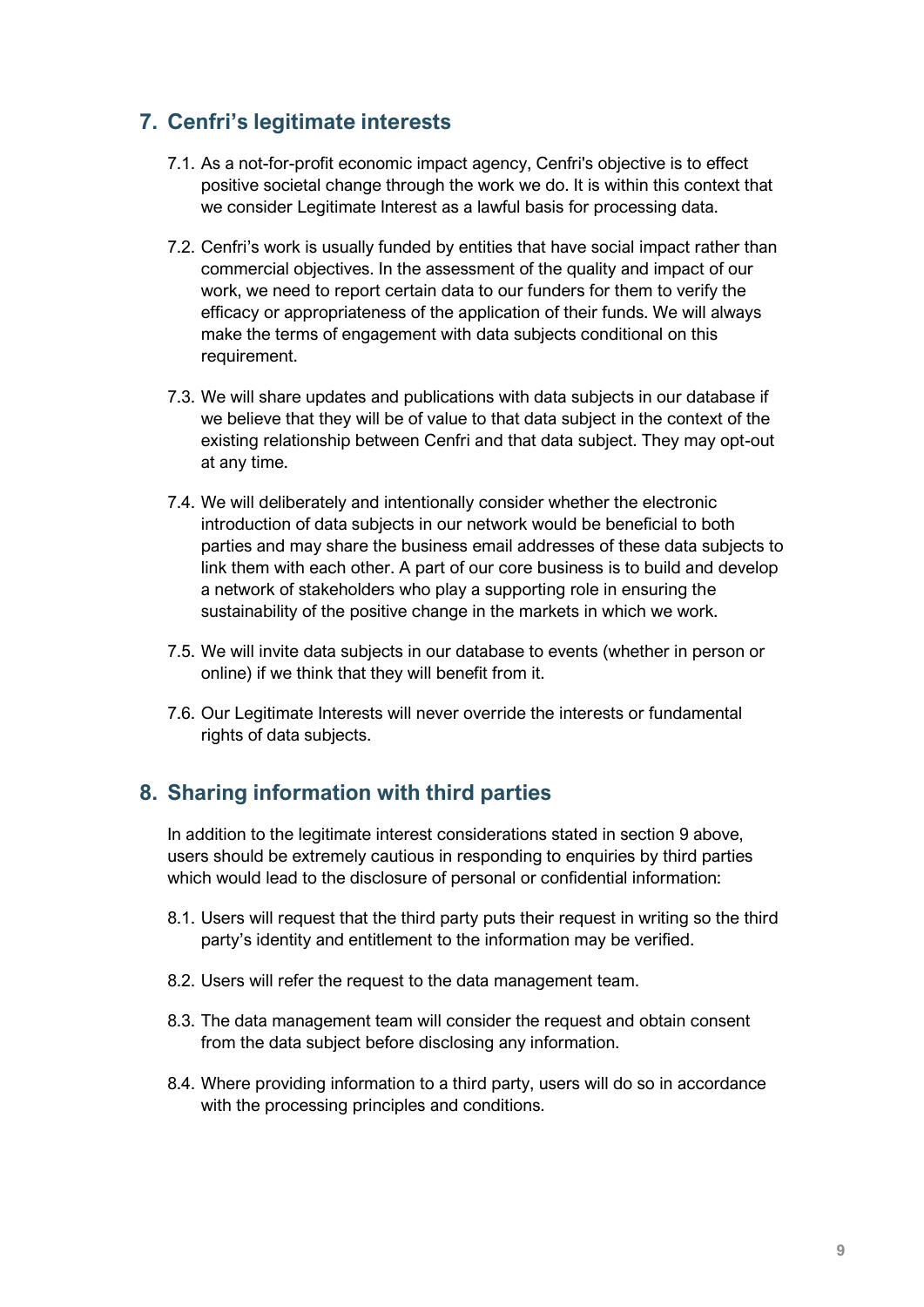## **9. Monitoring and review of the policy**

The Data Manager reviews this policy from time to time to ensure it is achieving its stated objectives

## **10. Definitions**

10.1. The following terms bear the meaning given to them here in this and related policies:

**"Authority"** means the Information Regulator responsible for the supervision of compliance with POPIA and the European Data Protection Supervisor responsible for the compliance with the GDPR.

**"Confidential information"** means all information disclosed by a party ("Disclosing Party") to the other party ("Receiving Party"), whether orally or in writing, that is designated as confidential or proprietary, or that reasonably should be understood to be confidential given the nature of the information and the circumstances of disclosure. Confidential information includes all material,

non-public, business-related information made available by the disclosing party to the receiving party, directly or indirectly, through any means of communication or observation.

**"Data manager"** means the person responsible for Cenfri's data management and compliance with international best practices regarding data protection and privacy. The data manager also acts as Cenfri's Information Officer in terms of section 56 of POPIA and has the ultimate responsibility of ensuring that Cenfri complies with the provisions of POPIA

**"Data subjects"** for the purpose of this policy include all living individuals and juristic persons about whom Cenfri holds personal and/or confidential information. All data subjects have legal rights in relation to their personal and/or confidential information.

**"Deputy Data Manager"** means the person responsible for assisting Cenfri's Data Manager with compliance with international best practices in terms of data protection and privacy, as well as compliance with POPIA.

**"GDPR"** means the General Data Protection Regulation 2016/679, an EU law governing data protection and privacy, which was implemented on 25 May 2018.

**"Legitimate interests"** refers to a lawful basis to process personal information, where processing is not strictly required, but there is a clear benefit to it, there is little risk of the processing infringing on the data subject's privacy, and the data subject would reasonably expect the data to be used in such a way. It is tied specifically to the activities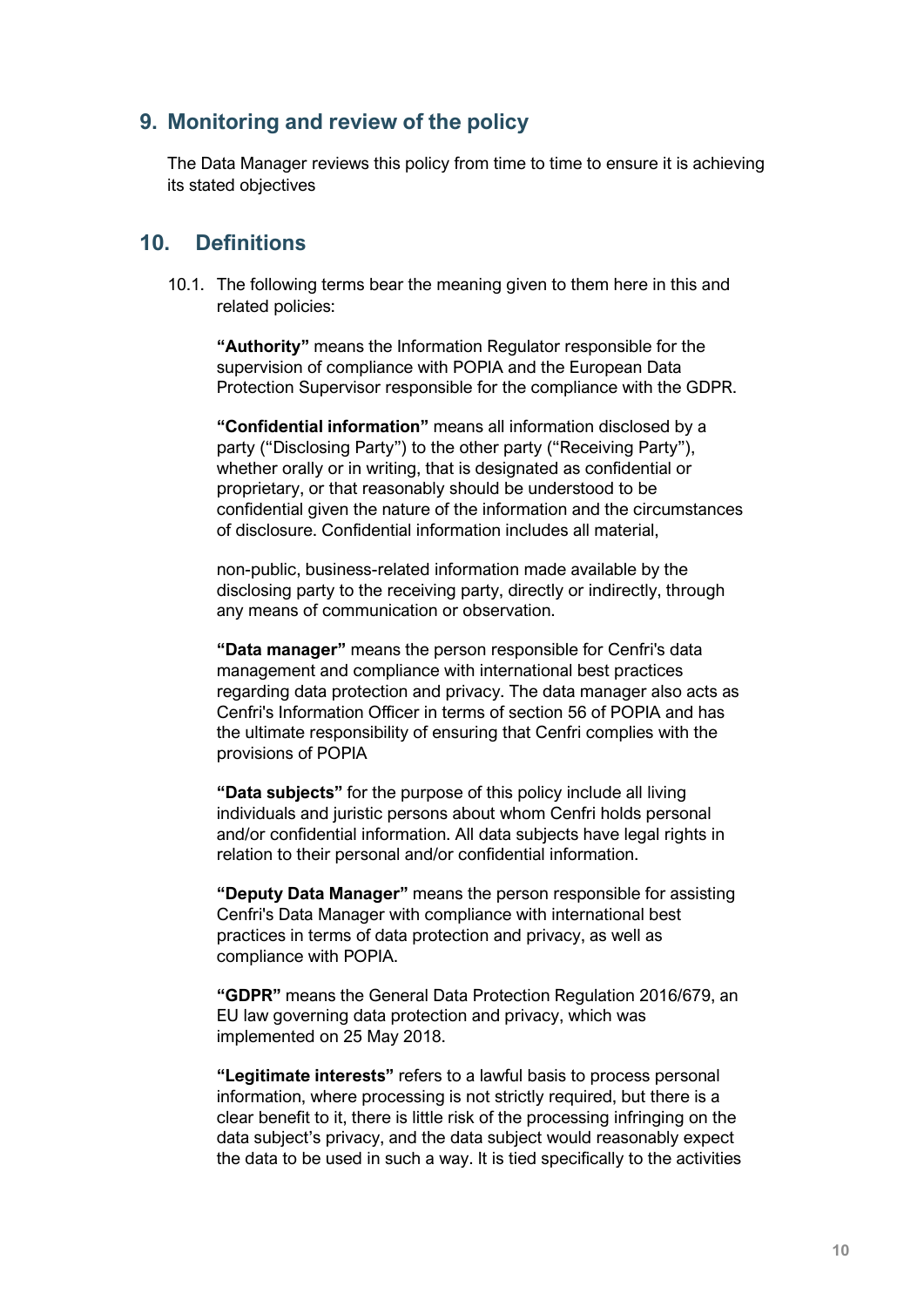that Cenfri undertakes as part of its core business in order to achieve impact.

**"PECR"** means the Privacy and Electronic Communications (EC Directive) Regulations of 2003.

**"Personal information"** means information relating to an identifiable, living, natural person, and (where applicable) an identifiable, existing juristic person, including the name, race, gender, marital status, address and identifying number of a person, symbol, e-mail address, physical address, telephone number, location information, online identifier, or other particular assignment to the person.

**"POPIA"** means the Protection of Personal Information Act 4 of 2013.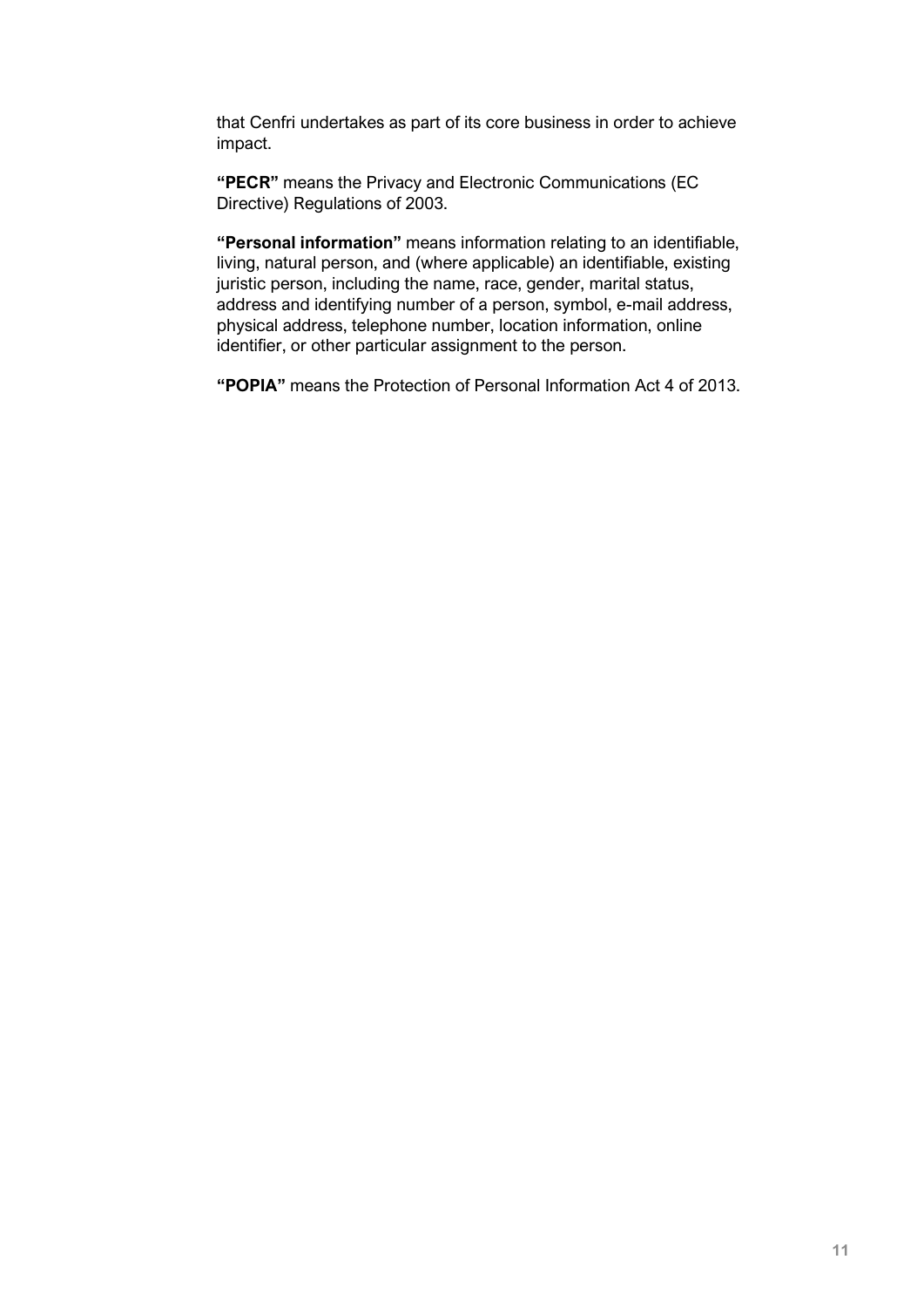## <span id="page-13-0"></span>Promotion of Access to Information (PAIA) Manual

Prepared in terms of Section 51 of the Promotion of Access to Information Act 2 of 2000 (as amended) – March 2022

#### Document History

| <b>Version</b> | <b>Issue Date</b> | Changes [Section, Page(s) and Text Revised] |  |
|----------------|-------------------|---------------------------------------------|--|
|                |                   |                                             |  |
|                |                   |                                             |  |
|                |                   |                                             |  |

### **1. List of Acronyms and Abbreviations**

| 1.1. CIO" | <b>Chief Information Officer</b> |
|-----------|----------------------------------|
|           |                                  |

- 1.2. "DIO" Deputy Information Officer
- 1.3. "Minister" Minister of Justice and Correctional Services;
- 1.4. "PAIA" Promotion of Access to Information Act No. 2 of 2000 (as Amended);
- 1.5. "POPIA" Protection of Personal Information Act No.4 of 2013;
- 1.6. "Regulator" Information Regulator; and
- 1.7. "Republic" Republic of South Africa

### **2. Purpose of PAIA Manual**

- 2.1. This PAIA Manual is for the public to-
	- 2.1.1. check the categories of records held by Cenfri which are available without a person having to submit a formal PAIA request;
	- 2.1.2. have a sufficient understanding of how to make a request for access to a record of Cenfri, by providing a description of the subjects on which the Cenfri holds records and the categories of records held on each subject;
	- 2.1.3. know the description of the records of Cenfri which are available in accordance with any other legislation;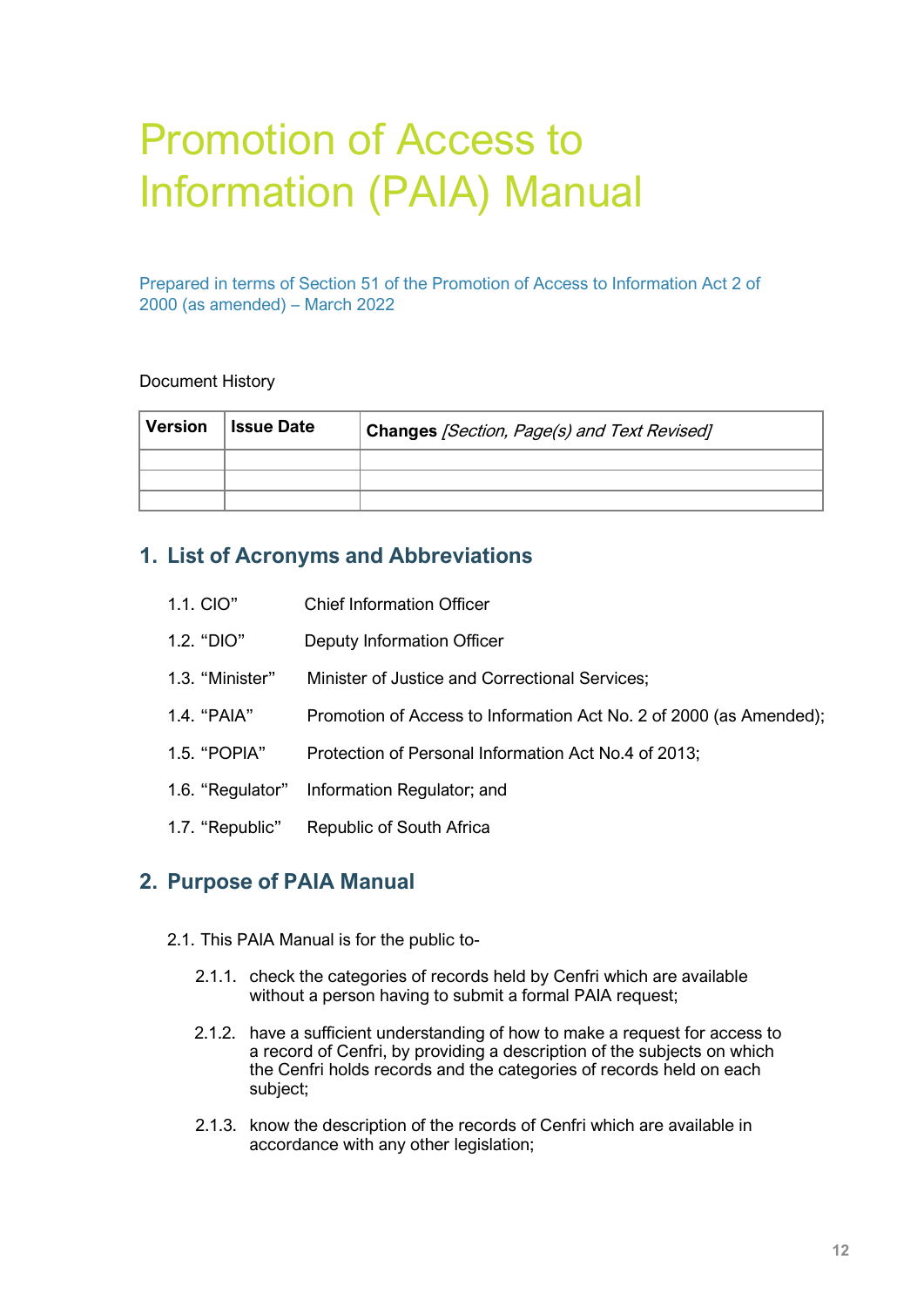- 2.1.4. access all the relevant contact details of the Information Officer and Deputy Information Officer who will assist the public with the records they intend to access;
- 2.1.5. know the description of the guide on how to use PAIA, as updated by the Regulator and how to obtain access to it;
- 2.1.6. know if Cenfri will process personal information, the purpose of processing of personal information and the description of the categories of data subjects and of the information or categories of information relating thereto;
- 2.1.7. know the description of the categories of data subjects and of the information or categories of information relating to these;
- 2.1.8. know the recipients or categories of recipients to whom the personal information may be supplied;
- 2.1.9. know if Cenfri has planned to transfer or process personal information outside the Republic of South Africa and the recipients or categories of recipients to whom the personal information may be supplied; and
- 2.1.10. know whether Cenfri has appropriate security measures to ensure the confidentiality, integrity and availability of the personal information which is to be processed.

## **3. Request for Access to Information**

- 3.1. In the event that a person or entity requires access to information as contemplated in the Act, the requester must contact the Deputy Information Officer.
- 3.2. A person who wants access to the records held by Cenfri must complete the necessary required form, as set out in Annexure B. The completed form must then be sent to the email address of the Deputy Information Officer as set out in clause 5 of this Manual.
- 3.3. The requester must indicate which form of access is required (inspection of copy, paper copy, electronic copy, transcript, etc.) and identify the right that is sought to be exercised or protected, providing an explanation for why the requested record is required for the exercise or protection of that right. Proof of the capacity in which the requester is requesting the information must be provided.
- 3.4. You will be notified in writing whether your request has been approved or denied within 10 working days. If you wish to be informed in another manner, please specify the manner and proved the necessary particulars to enable compliance with your request.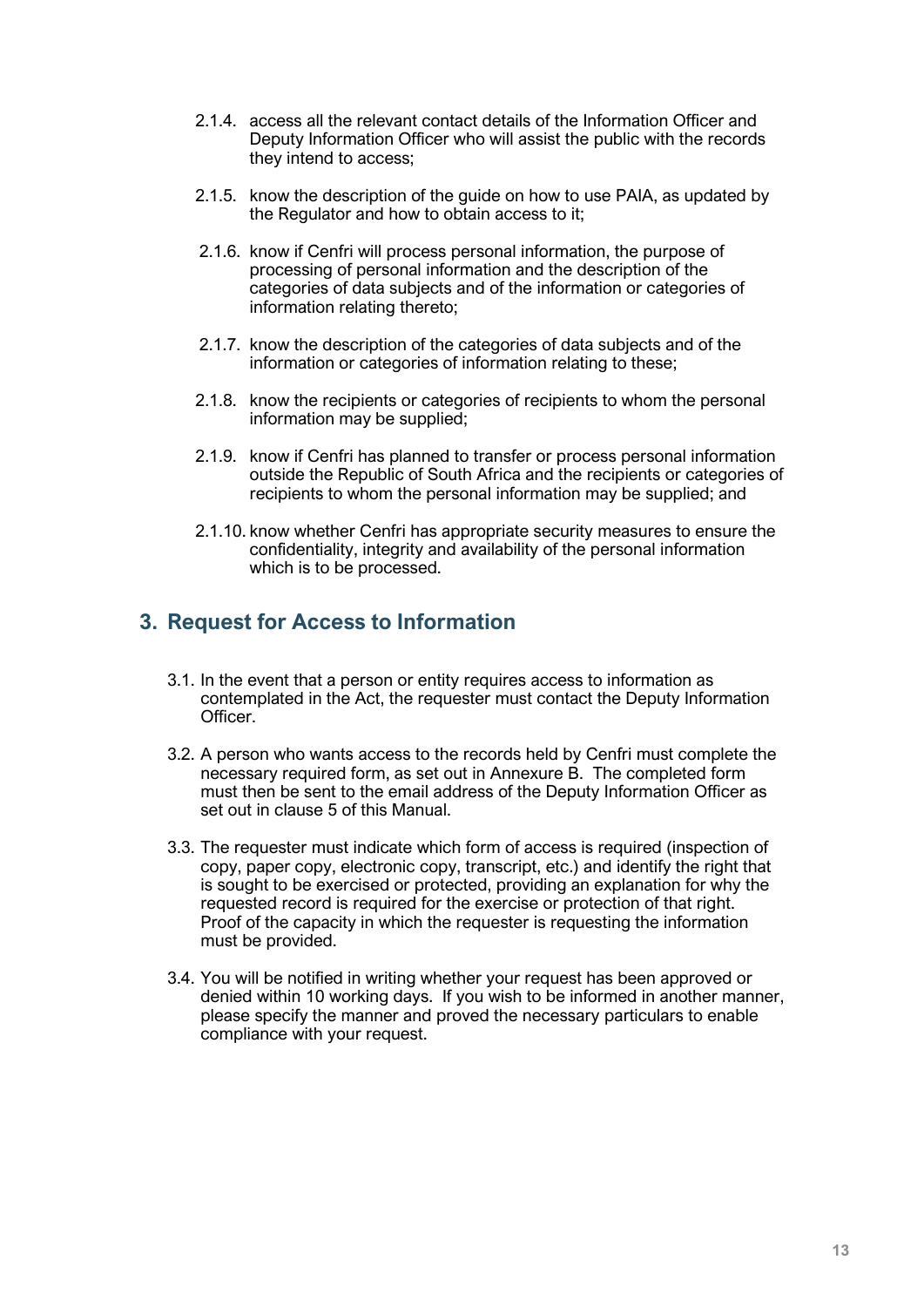## **4. Fees**

- 4.1. A request for access to a record, other than a record containing personal information about yourself, will be processed only after a request fee has been paid.
- 4.2. The fee payable for access to a record depends on the form in which access is required and the reasonable time required to search for and prepare a record. The schedule of fees is set out in Annexure A.

### **5. Key contact details for Access to Information for Cenfri (Centre for Financial Regulation and Inclusion NPC)**

### **5.1. Chief Information Officer**

| Name:       | Stephanie van der Westhuizen |
|-------------|------------------------------|
| Tel:        | +21 9139510                  |
| Email:      | Steph@cenfri.org             |
| Fax number: | +21 9139644                  |
|             |                              |

#### **5.2. Access to information general contacts**

Email: info@cenfri.org

#### **5.3. Head Office**

| Postal Address:          | P O Box 5966, Tygervalley, 7535                                                                              |
|--------------------------|--------------------------------------------------------------------------------------------------------------|
| <b>Physical Address:</b> | Building A, Farm 1, Vineyard Office Park, 99 Jip de Jager<br>Drive, Bellville, 7530, Cape Town, South Africa |
| Telephone:               | 021 9139510                                                                                                  |
| Email:                   | info@cenfri.org                                                                                              |
| Website:                 | www.cenfri.org                                                                                               |
|                          |                                                                                                              |

## **6. Guide on how to use PAIA and how to obtain access to the Guide**

- 6.1. The Regulator has, in terms of section 10(1) of PAIA, as amended, updated and made available the revised Guide on how to use PAIA ("Guide"), in an easily comprehensible form and manner, as may reasonably be required by a person who wishes to exercise any right contemplated in PAIA and POPIA.
- 6.2. The Guide is available in each of the official languages and in braille.
- 6.3. The aforesaid Guide contains the description of-
	- 6.3.1. the objects of PAIA and POPIA;
	- 6.3.2. the postal and street address, phone and fax number and, if available, electronic mail address of-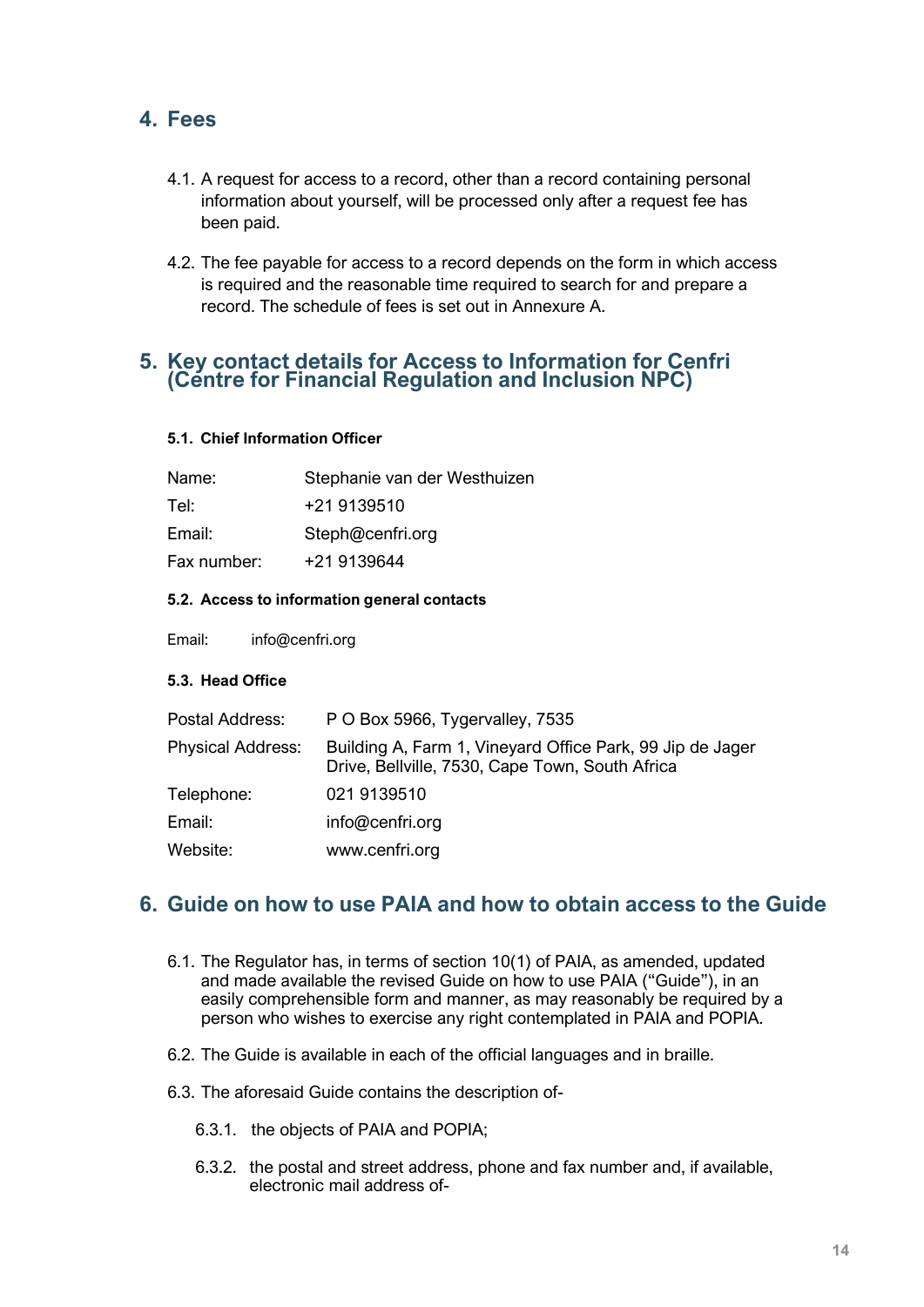- 6.3.2.1. the Information Officer of every public body, and
- 6.3.2.2. every Deputy Information Officer of every public and private body designated in terms of section 17(1) of PAIA and section 56 of POPIA;
- 6.3.3. the manner and form of a request for-
	- 6.3.3.1. access to a record of a public body contemplated in section 11; and
	- 6.3.3.2. access to a record of a private body contemplated in section 50;
- 6.3.4. the assistance available from the IO of a public body in terms of PAIA and POPIA;
- 6.3.5. the assistance available from the Regulator in terms of PAIA and POPIA;
- 6.3.6. all remedies in law available regarding an act or failure to act in respect of a right or duty conferred or imposed by PAIA and POPIA, including the manner of lodging-
	- 6.3.6.1. an internal appeal;
	- 6.3.6.2. a complaint to the Regulator; and
	- 6.3.6.3. an application with a court against a decision by the information officer of a public body, a decision on internal appeal or a decision by the Regulator or a decision of the head of a private body;
	- 6.3.7. the provisions of sections 14 and 51 requiring a public body and private body, respectively, to compile a manual, and how to obtain access to a manual;
	- 6.3.8. the provisions of sections 15 and 52 providing for the voluntary disclosure of categories of records by a public body and private body, respectively;
	- 6.3.9. the notices issued in terms of sections 22 and 54 regarding fees to be paid in relation to requests for access; and
	- 6.3.10. the regulations made in terms of section 92.
- 6.4. Members of the public can inspect or make copies of the Guide from the offices of the public and private bodies, including the office of the Regulator, during normal working hours.
- 6.5. The Guide can also be obtained-
	- 6.5.1. upon request to the Information Officer;
	- 6.5.2. from the website of the Regulator (https://www.justice.gov.za/inforeg/).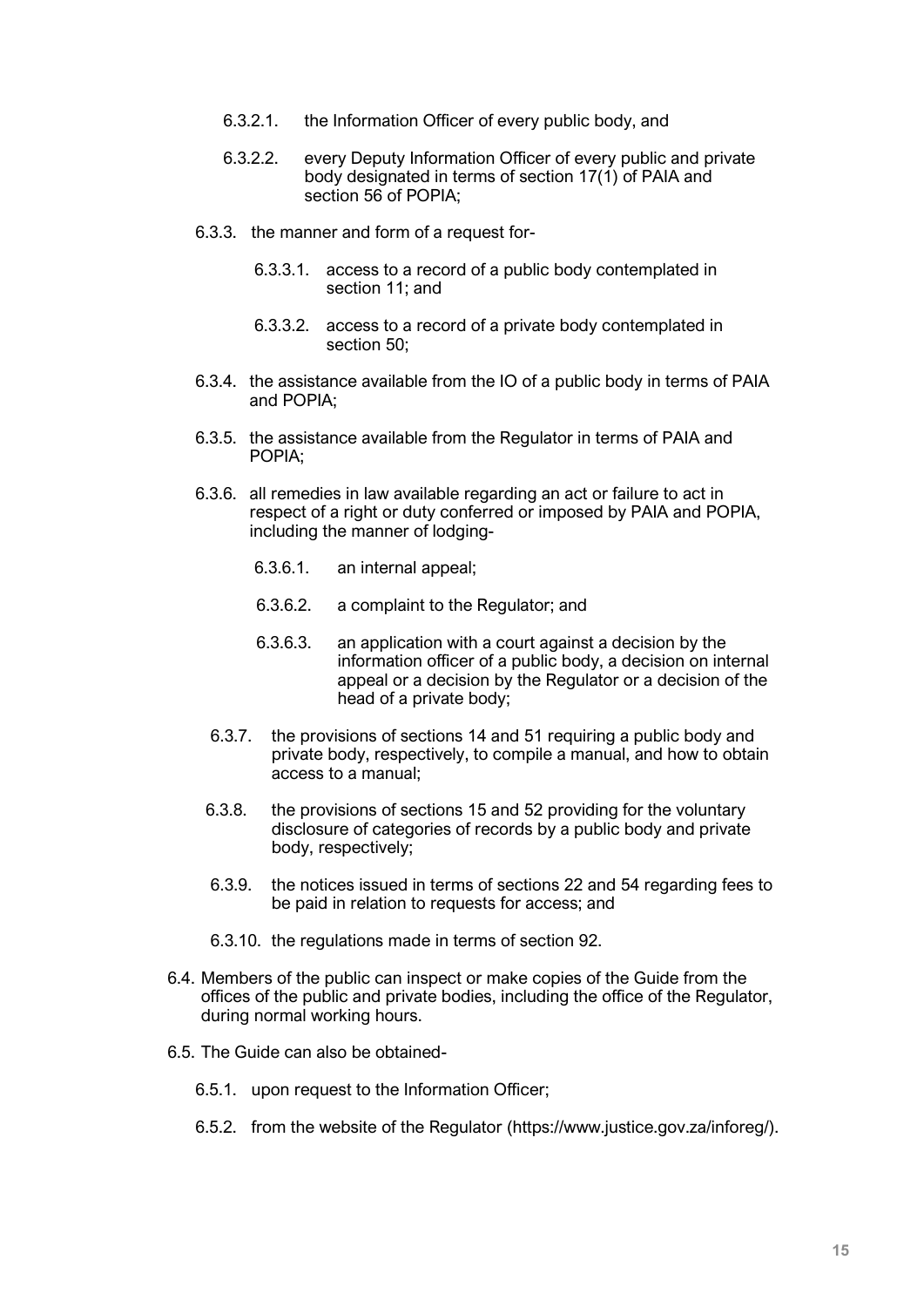- 6.6. A copy of the Guide is also available in the following two official languages, for public inspection during normal office hours-
	- 6.6.1. English
	- 6.6.2. isiXhosa

### **7. Categories of records of Cenfri which are available without a person having to Request Access**

7.1. On a regular basis, Cenfri makes available to the public certain information on its functions and activities. This information will continue to be available without having to make a formal request under the Act. Information is also available on Cenfri's website: www.cenfri.org. Cenfri reserves the right to charge a fee in terms of the Act for requests pertaining to information that falls outside of this scope.

#### **8. List of the records which Cenfri hold that are available in accordance with any other legislation**

- 8.1. The following pieces of legislation require that Cenfri hold certain personal records as prescribed. The fact that we list a record type here does not necessarily mean that we will disclose such records, and all access is subject to the evaluation processes outlined herein, which will be exercised in accordance with the requirements of the Act.
	- 8.1.1. Empowerment Act, No 53 of 2003
	- 8.1.2. Companies Act, No 71 of 2008
	- 8.1.3. Compensation for Occupational Injuries and Diseases Act, No 130 of 1993
	- 8.1.4. Constitution of the Republic of South Africa Act, No 108 of 1996
	- 8.1.5. Consumer Protection Act, No 68 of 2008 3
	- 8.1.6. Employment Equity Act, No 55 of 1998
	- 8.1.7. Income Tax Act, No 58 of 1962
	- 8.1.8. Labour Relations Act, No 66 of 1995
	- 8.1.9. Occupational Health and Safety Act, No 85 of 1993
	- 8.1.10. Promotion of Access to Information Act, No 2 of 2000
	- 8.1.11. Promotion of Equality & Prevention of Unfair Discrimination Amendment Act, No 52 of 2002
	- 8.1.12. Protection of Personal Information Act, No 4 of 2013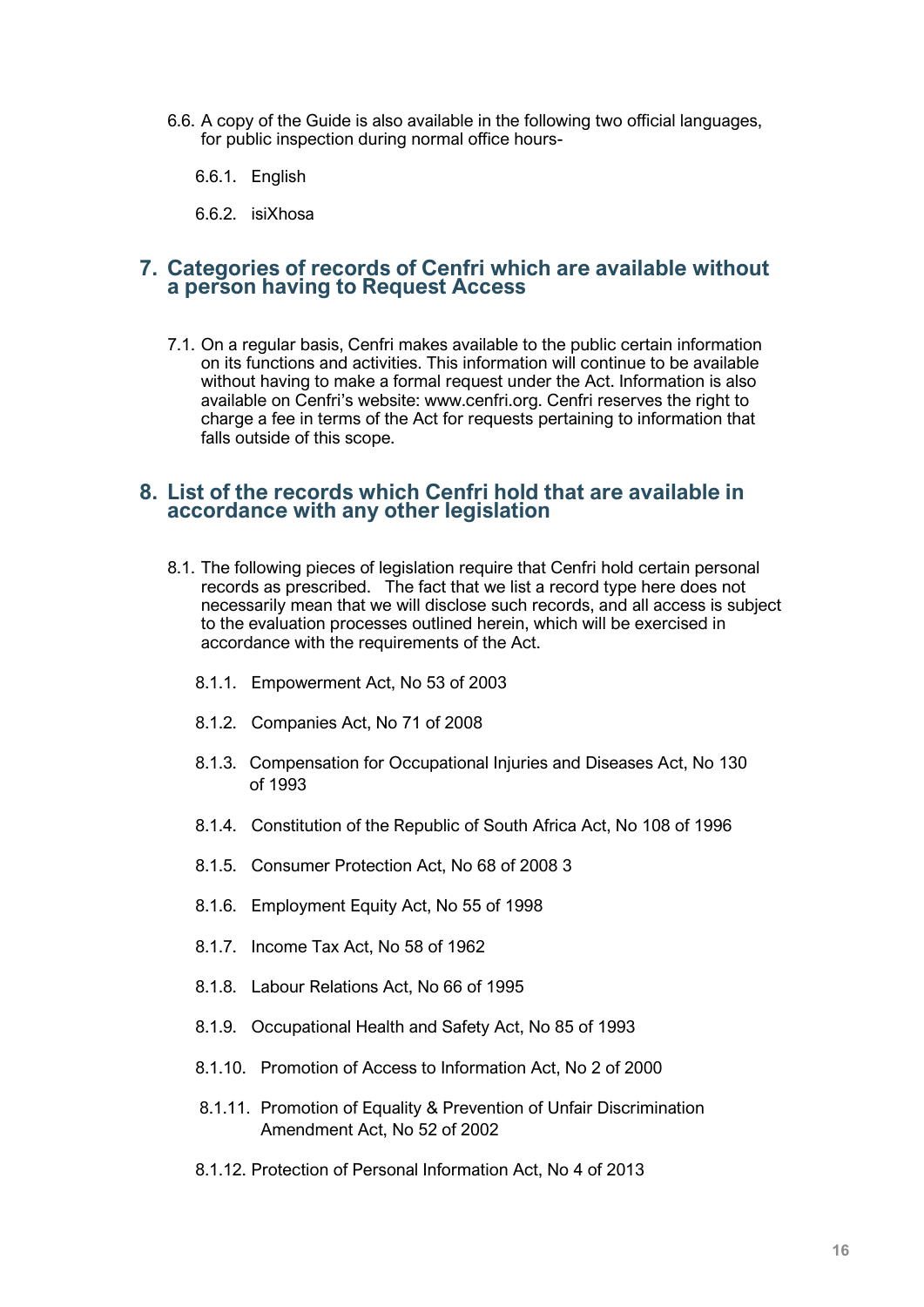- 8.1.13. Skills Development Act, No 97 of 1998
- 8.1.14. Skills Development Levy Act, No 9 of 1999
- 8.1.15. Unemployment Insurance Act, No 30 of 1966

## **9. Categories of records held by Cenfri**

- 9.1. Cenfri holds the following types of records to manage our business and comply with our legal obligations:
	- 9.1.1. Client records to provide and bill for our services
	- 9.1.2. Human resources records to recruit employees, manage existing employees and pay their salaries.
	- 9.1.3. Business records to manage our business operations.
	- 9.1.4. Supplier records to manage our relationships with service providers and pay them for products and services.

## **10. Processing of Personal Information**

- 10.1. During our activities, Cenfri will collect, store and process personal information and other confidential information about staff, customers, suppliers and other third parties, in electronic and other formats. We recognise the need to treat it in an appropriate and lawful manner, and we are committed to engaging with data appropriately.
- 10.2. We recognise that we operate globally, both in terms of the countries our work relates to and in terms of where our donors and stakeholders are domiciled, and we, therefore, need to take cognisance of international data protection standards and practices as they apply to the jurisdictions in which are active.
- 10.3. We recognise that for the purposes of data management we are responsible both for the actions of our staff and for third parties we contract to process data on our behalf.
- 10.4. We commit to educating our staff about our data privacy and security, including the fact that breaches of this policy may result in disciplinary action.
- 10.5. Description of the categories of Data Subjects and of the information or categories of information relating thereto.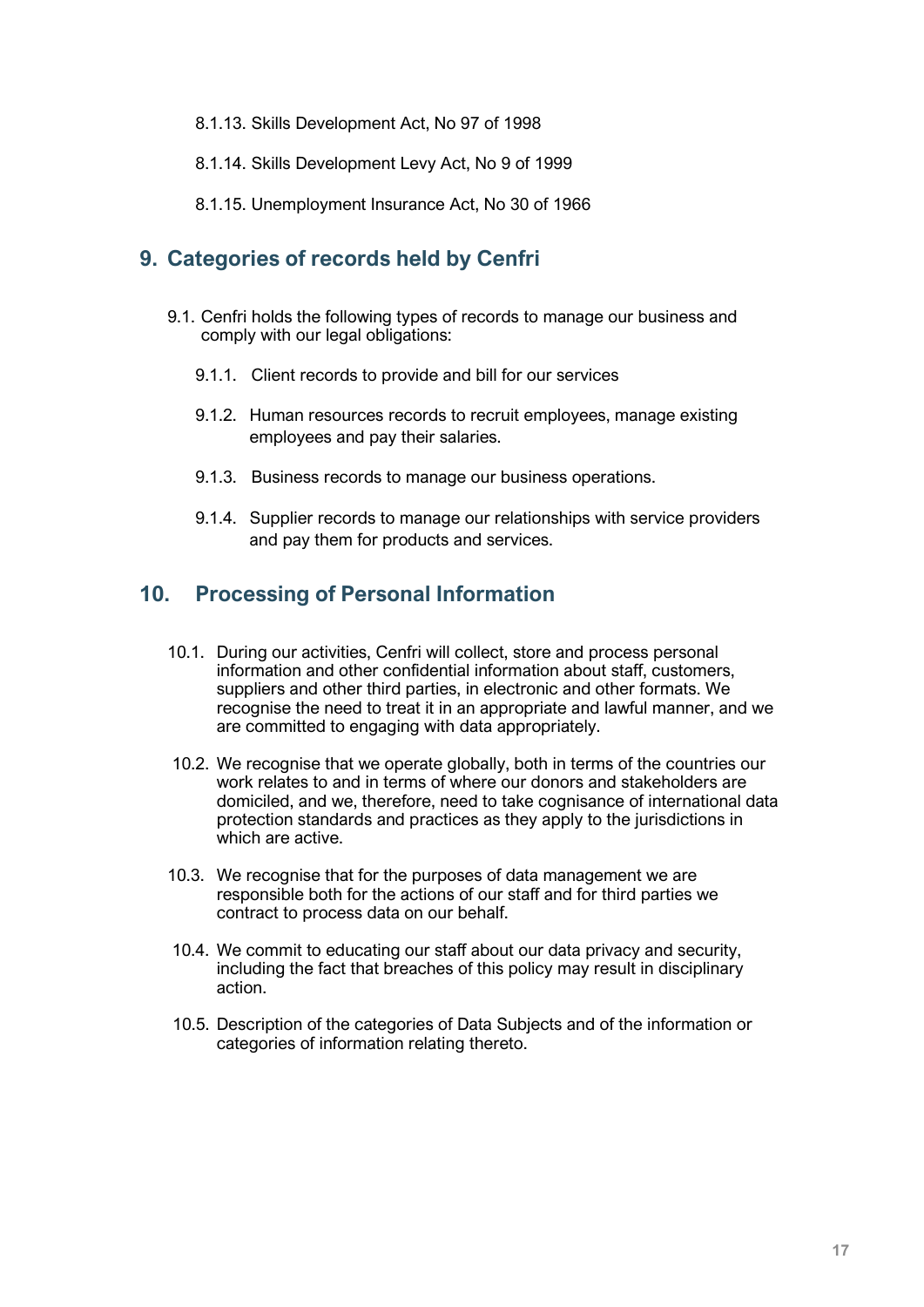| <b>Categories of Data Subjects</b> | Personal Information that may be processed                                                                                                                                                                                                                                                                                                             |
|------------------------------------|--------------------------------------------------------------------------------------------------------------------------------------------------------------------------------------------------------------------------------------------------------------------------------------------------------------------------------------------------------|
| <b>Customers / Clients</b>         | Name, address, registration numbers or identity numbers,<br>employment status and bank details                                                                                                                                                                                                                                                         |
| <b>Service Providers</b>           | Names, registration numbers, vat numbers, addresses, trade<br>secrets and bank details                                                                                                                                                                                                                                                                 |
| Prospective employees              | Name, address, contact number, email address, ID or passport<br>number, qualifications, gender and race, income tax number,<br>personal references, record of criminal records, record of credit<br>blacklisting, Psychometric test results                                                                                                            |
| <b>Current Employees</b>           | Name, address, contact number, email address, ID or passport<br>number, next of kin details, qualifications, gender and race,<br>income tax number and tax payments, personal references,<br>record of criminal records, record of credit blacklisting,<br>Psychometric test results, Contract of employment, performance<br>assessments, Payroll data |
| Former employees                   | Name, address, contact number, email address, ID or passport<br>number, next of kin details, qualifications, gender and race,<br>income tax number and tax payments, personal references,<br>record of criminal records, record of credit blacklisting,<br>Psychometric test results, Contract of employment, performance<br>assessments, Payroll data |

#### 10.6. The recipients or categories of recipients to whom the personal information may be supplied

| <b>Category of personal information</b>                                                | <b>Recipients or Categories of Recipients to whom</b><br>the personal information may be supplied |
|----------------------------------------------------------------------------------------|---------------------------------------------------------------------------------------------------|
| Identity numbers and names, for criminal<br>checks                                     | South African Police Services                                                                     |
| Qualifications, for qualification verifications                                        | South African Qualifications Authority                                                            |
| Credit and payment history, for credit<br>information                                  | Credit Bureaus                                                                                    |
| Name, ID/Passport no, police clearance<br>certificates, qualifications, credit history | Applicable government departments for the<br>purposes of work permit applications.                |
| Tax number                                                                             | Applicable tax authorities.                                                                       |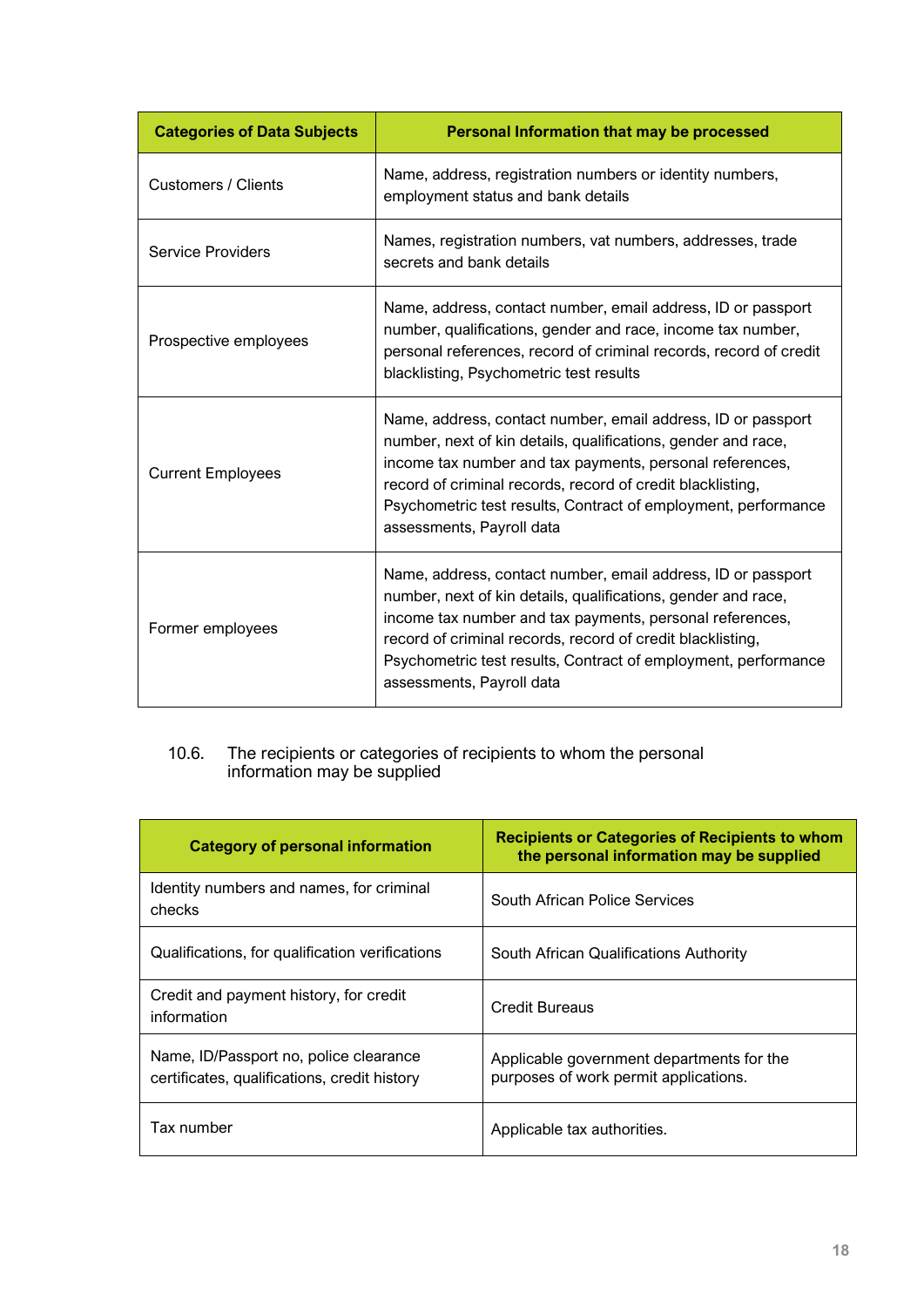- 10.7. General description of Information Security Measures to be implemented by the responsible party to ensure the confidentiality, integrity, and availability of the information
	- 10.7.1. Cenfri will take all technical and organizational measures and physical measures to prevent the unauthorized or unlawful processing of personal data or/and accidental loss or destruction of data. Cenfri has security infrastructure services in place such as Firewall authentication (Access policies; Reporting; Azure AD; certificates; Sophos antivirus and Mimecast for email security. All the data is backed up to the Cloud which is stored in South Africa.
- 11. Updating of the Manual
	- 11.1. Steph van der Westhuizen, Cenfri's Chief Operating Officer, will update this manual as and when required.

Issued by:

### **Steph van der Westhuizen**

\_\_\_\_\_\_\_\_\_\_\_\_\_\_\_\_\_\_\_\_\_\_\_\_\_\_\_\_\_\_\_\_\_\_\_\_\_\_\_\_\_\_\_\_\_\_\_\_\_\_

Chief Operating Officer

09 December 2021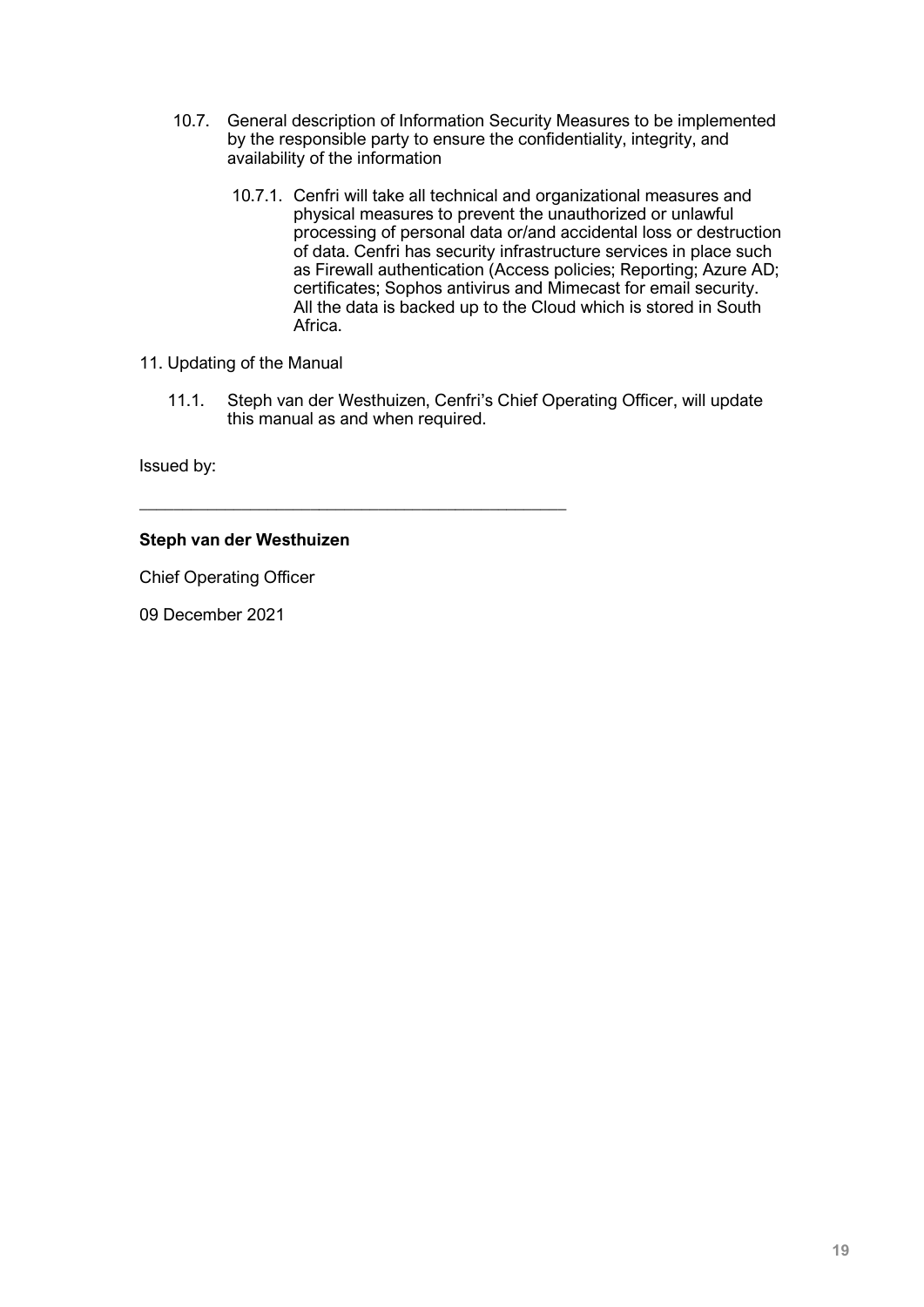## <span id="page-21-0"></span>Annexure A

|     | <b>Description</b>                                                                                                                                                           | <b>Amount</b>                                                                  |
|-----|------------------------------------------------------------------------------------------------------------------------------------------------------------------------------|--------------------------------------------------------------------------------|
| 1.  | The request fee payable by every<br>requester                                                                                                                                | R <sub>140</sub>                                                               |
| 2.  | Photocopy/printed black & white copy of<br>A4-size page                                                                                                                      | R2.00 per page or part thereof                                                 |
| 3.  | Printed copy of A4-size page                                                                                                                                                 | R2.00 per page or part thereof                                                 |
| 4.  | For a copy in a computer-readable form<br>on:<br>(i) Flash drive (to be provided by<br>requestor)<br>(ii) Compact disc<br>• If provided by requestor                         | R40.00<br>R40.00<br>R60.00                                                     |
|     | • If provided to the requestor                                                                                                                                               |                                                                                |
| 5.  | For a transcription of visual images per<br>A4-size page                                                                                                                     | Service to be outsourced. Will<br>depend on quotation from                     |
| 6.  | Copy of visual images                                                                                                                                                        | service provider                                                               |
| 7.  | Transcription of an audio record, per A4-<br>size page                                                                                                                       | R24.00                                                                         |
|     | Copy of an audio record on:<br>(i) Flash drive (to be provided by<br>requestor)                                                                                              | R40.00                                                                         |
| 8.  | (ii) Compact disc<br>• If provided by requestor<br>• If provided to the requestor<br>To search for and prepare the record for                                                | R40.00<br>R60.00                                                               |
| 9.  | To search and prepare the record for<br>disclosure for each hour or part of an<br>hour, excluding the first hour, reasonably<br>required for such search and<br>preparation. |                                                                                |
|     | To not exceed a total cost of                                                                                                                                                | R435.00                                                                        |
| 10. | Deposit: If search exceeds 6 hours                                                                                                                                           | One-third of the amount per<br>request calculated in terms of<br>items 2 to 8. |
| 11. | Postage, e-mail or any other electronic<br>transfer                                                                                                                          | Actual expense, if any.".                                                      |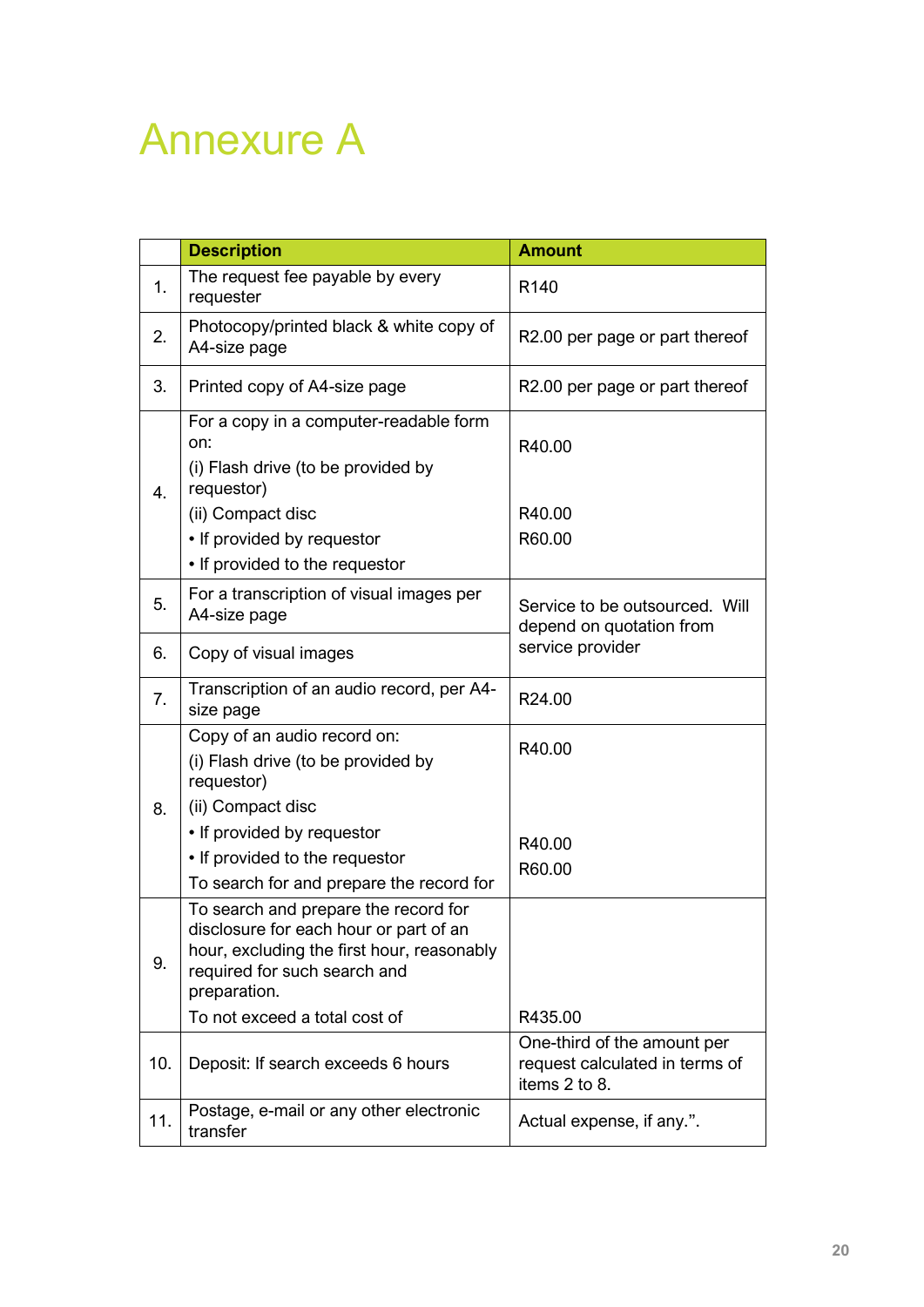## <span id="page-22-0"></span>Annexure B

REQUEST FOR ACCESS TO RECORD OF CENFRI (Section 53(1) of the Promotion of Access to Information Act, 2000 (Act No. 2 of 2000))

### **Particulars of Cenfri (Centre for Financial Regulation and Inclusion)**

Physical address:

Building A, Farm 1, Vineyard Office Park, 99 Jip de Jager Drive, Bellville, Cape Town, 7530

Postal address:

P O Box 5966

**Tygervalley** 

7535

Telephone: 27 21 913 9510

Email: info@cenfri.org

Information Officer: Steph van der Westhuizen (Chief Operating Officer)

Deputy Information: Officer: Tessa Kock (Operational Support Manager)

#### **Particulars of person requesting access to the record**

- The particulars of the person who requests access to the record must be given below.
- The address/email and/or fax number in the Republic to which the information is to be sent must be given.
- Proof of the capacity in which the request is made, if applicable must be attached.

| Full names and surname: |  |
|-------------------------|--|
| Identity number:        |  |
| Postal address:         |  |
| Telephone number:       |  |
| Fax number              |  |
| E-mail address:         |  |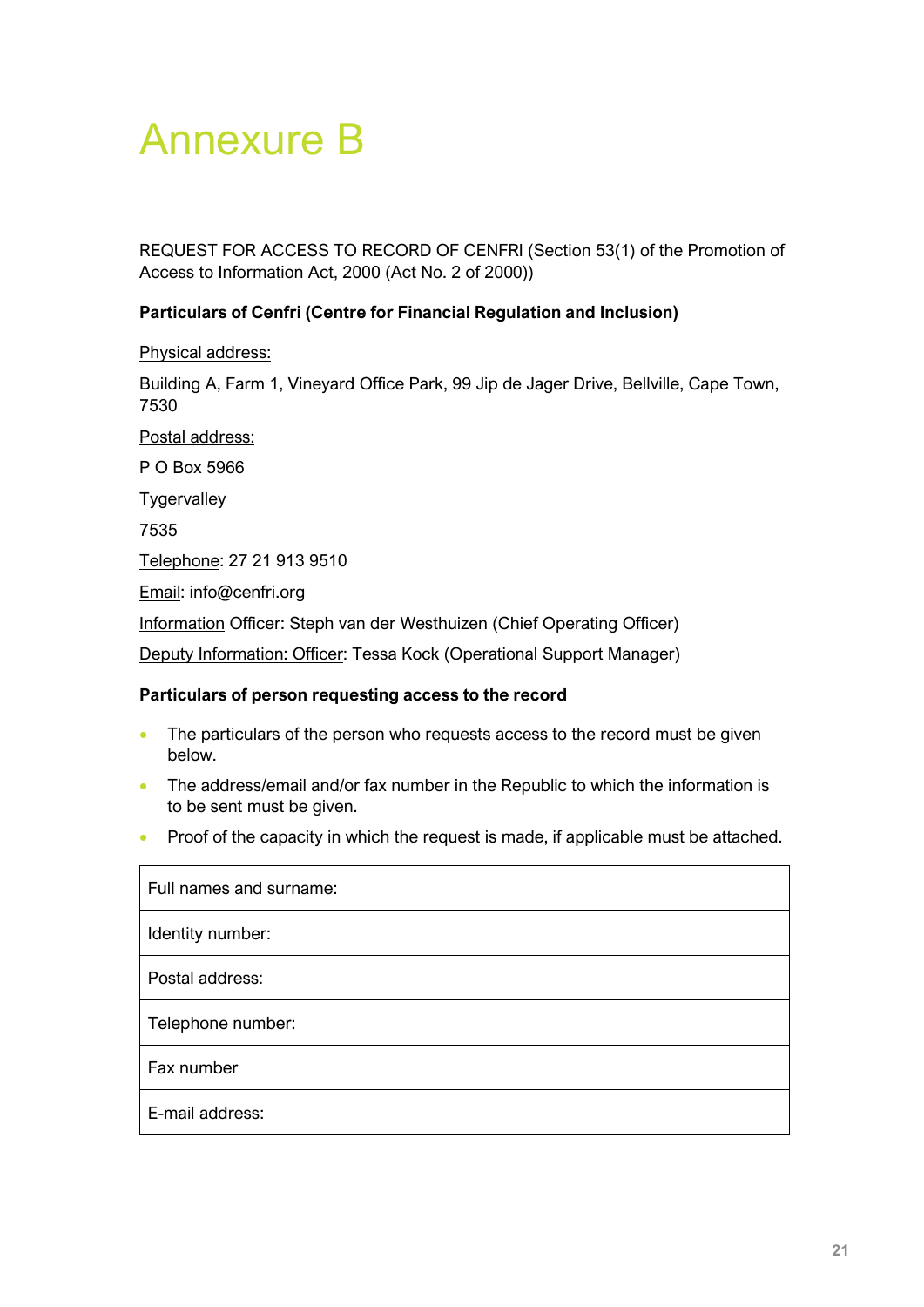| Capacity in which request is |  |
|------------------------------|--|
| made, when made on behalf of |  |
| another person:              |  |

#### **Particulars of person on whose behalf the request is made**

This section must be completed ONLY if a request for information is made on behalf of another person.

| Full names and surname: |  |
|-------------------------|--|
| Identity number:        |  |

### **Particulars of record**

- Provide full particulars of the record to which access is requested, including the reference number if that is known to you, to enable the record to be located.
- If the provided space is inadequate, please continue on a separate folio and attach it to this form. The requester must sign all the additional folios.

### **Description of record or relevant part of the record**



\_\_\_\_\_\_\_\_\_\_\_\_\_\_\_\_\_\_\_\_\_\_\_\_\_\_\_\_\_\_\_\_\_\_\_\_\_\_\_\_\_\_\_\_\_\_\_\_\_\_\_\_\_\_\_\_\_\_\_\_\_\_\_\_\_\_\_\_

\_\_\_\_\_\_\_\_\_\_\_\_\_\_\_\_\_\_\_\_\_\_\_\_\_\_\_\_\_\_\_\_\_\_\_\_\_\_\_\_\_\_\_\_\_\_\_\_\_\_\_\_\_\_\_\_\_\_\_\_\_\_\_\_\_\_\_\_

### **Any further particulars of record:**

If you are prevented by a disability to read, view or listen to the record in the form of access provided for in 1 to 4 below, state your disability and indicate in which form the record is required.

| Disability | Form in which      |  |
|------------|--------------------|--|
|            | record is required |  |

Note:

• Compliance with your request for access in the specified form may depend on the form in which the record is available.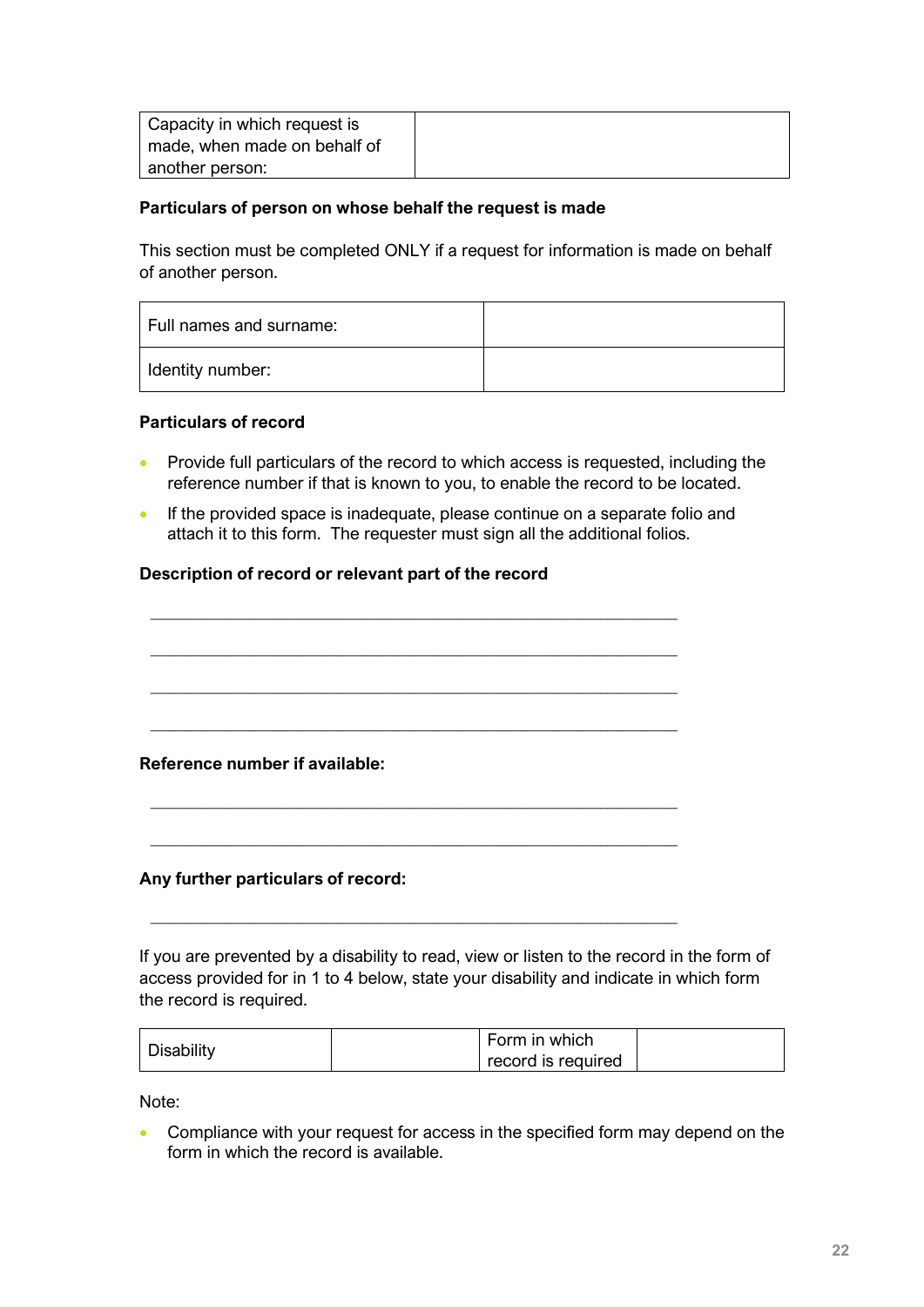- Access in the form requested may be refused in certain circumstances. In such a case you will be informed if access will be granted in another form.
- The fee payable for access to the record, if any, will be determined partly by the form in which access is requested.

### **Mark the appropriate box with an X**

| 1. If the record is in written or printed form:                                                                                                |                                                    |                                                                     |                                                               |  |  |  |
|------------------------------------------------------------------------------------------------------------------------------------------------|----------------------------------------------------|---------------------------------------------------------------------|---------------------------------------------------------------|--|--|--|
|                                                                                                                                                | Copy of record<br>$\star$                          | Inspection of record                                                |                                                               |  |  |  |
| 2. If the record consists of visual images (this includes photographs, slides, video<br>recordings, computer-generated images, sketches, etc.) |                                                    |                                                                     |                                                               |  |  |  |
|                                                                                                                                                | View images                                        | Copy of the images*                                                 | Transcription of the images *                                 |  |  |  |
| 3. If the record consists of recorded words or information which can be reproduced in<br>sound:                                                |                                                    |                                                                     |                                                               |  |  |  |
|                                                                                                                                                | Listen to the<br>soundtrack<br>(Audio<br>cassette) | Transcription of<br>soundtrack* (written<br>or printed<br>document) |                                                               |  |  |  |
| 4. If the record is held on a computer or in an electronic or machine-readable form:                                                           |                                                    |                                                                     |                                                               |  |  |  |
|                                                                                                                                                | Printed copy of<br>record*                         | Printed copy of<br>information derived<br>from the record*          | Copy in computer-readable<br>form <sup>*</sup> (memory stick) |  |  |  |

| "*" If you requested a copy or transcription of a record (above), do you<br>wish the copy or transcription to be posted to you? Postage is payable | <b>Yes</b> | <b>No</b> |
|----------------------------------------------------------------------------------------------------------------------------------------------------|------------|-----------|
|----------------------------------------------------------------------------------------------------------------------------------------------------|------------|-----------|

Particulars of right to be exercised or protected

If the provided space is inadequate, please continue on a separate folio and attach it to this form. The requester must sign all the additional folios.

#### **Indicate which right is to be exercised or protected:**

\_\_\_\_\_\_\_\_\_\_\_\_\_\_\_\_\_\_\_\_\_\_\_\_\_\_\_\_\_\_\_\_\_\_\_\_\_\_\_\_\_\_\_\_\_\_\_\_\_\_\_\_\_\_\_\_\_\_\_\_\_\_\_\_\_\_\_\_

\_\_\_\_\_\_\_\_\_\_\_\_\_\_\_\_\_\_\_\_\_\_\_\_\_\_\_\_\_\_\_\_\_\_\_\_\_\_\_\_\_\_\_\_\_\_\_\_\_\_\_\_\_\_\_\_\_\_\_\_\_\_\_\_\_\_\_\_

\_\_\_\_\_\_\_\_\_\_\_\_\_\_\_\_\_\_\_\_\_\_\_\_\_\_\_\_\_\_\_\_\_\_\_\_\_\_\_\_\_\_\_\_\_\_\_\_\_\_\_\_\_\_\_\_\_\_\_\_\_\_\_\_\_\_\_\_

\_\_\_\_\_\_\_\_\_\_\_\_\_\_\_\_\_\_\_\_\_\_\_\_\_\_\_\_\_\_\_\_\_\_\_\_\_\_\_\_\_\_\_\_\_\_\_\_\_\_\_\_\_\_\_\_\_\_\_\_\_\_\_\_\_\_\_\_

#### **Explain why the record requested is required for the exercise or protection of the aforementioned right:**